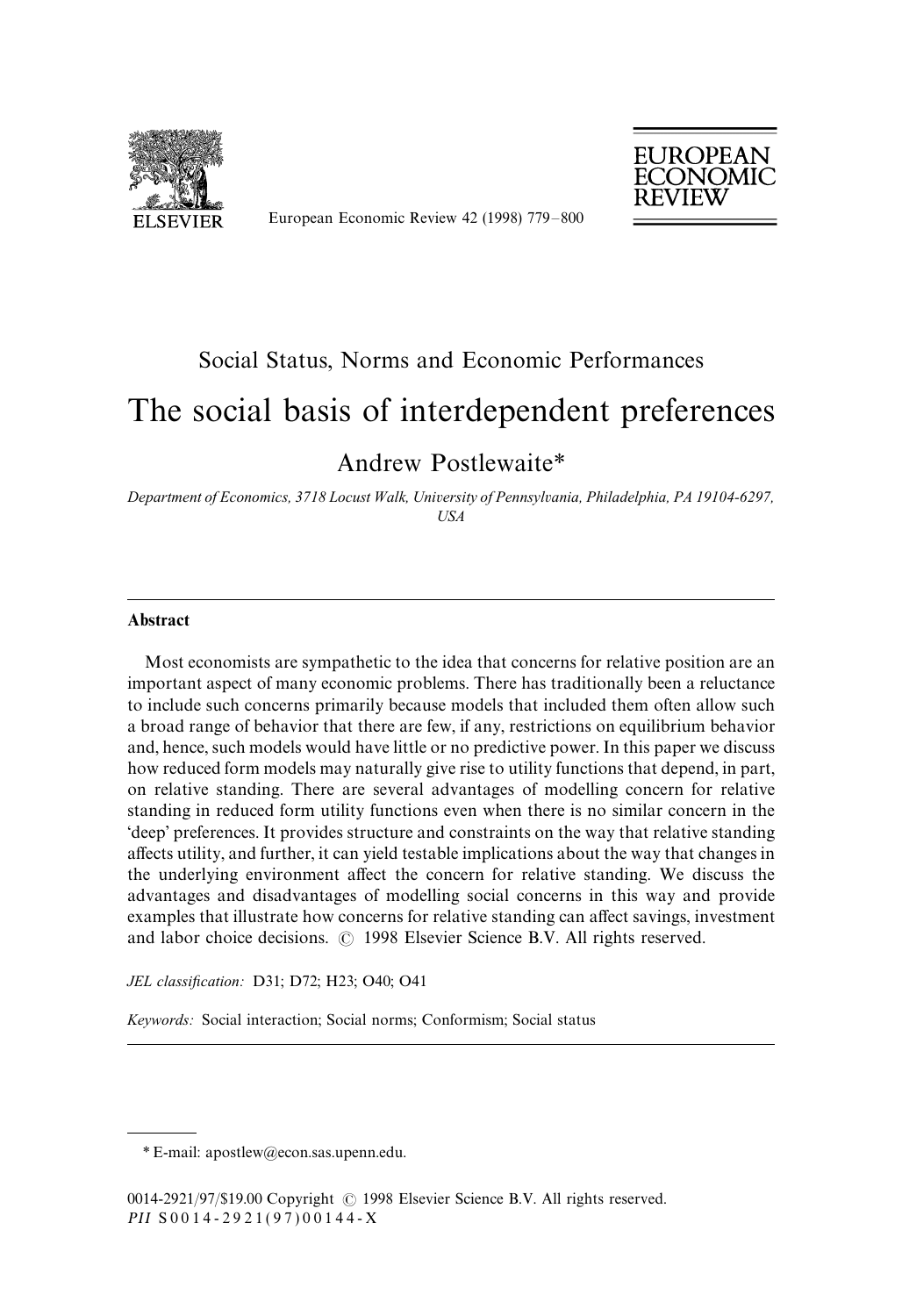#### 1. Introduction

Economics is among the most successful social sciences, due in no small part to the modelling methodology employed. Economic models traditionally build on individual maximizing behavior with the (often implicit) assumption that individuals' utility depends on a quite limited set of arguments. *Homo economicus* is concerned with the wage he will receive for performing a particular job, but not with whether his supervisor or co-workers admire him or respect his work.1 He buys cars and jewelry for their utilitarian value, not to raise himself in the esteem of others.

At the same time that this single-minded materialistic focus has made economics successful as a discipline, it has led to a belief that economics methodology is inadequate to understand important aspects of human behavior, particularly in settings in which individuals are concerned about the opinions of others. The concern about the exclusion of social motivations and arrangements leads some even to question whether the traditional analysis of standard economic problems such as labor market behavior is flawed<sup>2</sup>

Most economists are sympathetic to the idea that concerns about status (or relative position) are an important aspect of many problems including some that are of central interest to economists. There has traditionally been a reluctance to incorporate such concerns primarily because models that include them often allow such a broad range of behavior that there are few, if any, restrictions on equilibrium behavior and, hence, such models would have little or no predictive power.

In this paper I will discuss some of the reasons why concerns for rank are omitted from most economic models, and will outline an alternative modelling approach that addresses those difficulties. The alternative approach naturally gives rise to reduced form utility functions that depend, in part, on relative standing even when the direct utility function does not depend in any way on relative position. I will discuss in some detail the advantages of this approach and describe problems that have been successfully addressed using this approach. Before beginning, I want to emphasize that this paper is not intended to be a survey; it is a methodological argument for a particular research strategy. I will illustrate the arguments primarily with work that I have done with others.

<sup>&</sup>lt;sup>1</sup> That is, he will not care about such things for their own sake; if there is uncertainty, admiration and respect may be correlated with such things as promotions or raises, about which he cares.

<sup>2</sup> See, e.g., Akerlof (1984), particularly the introduction.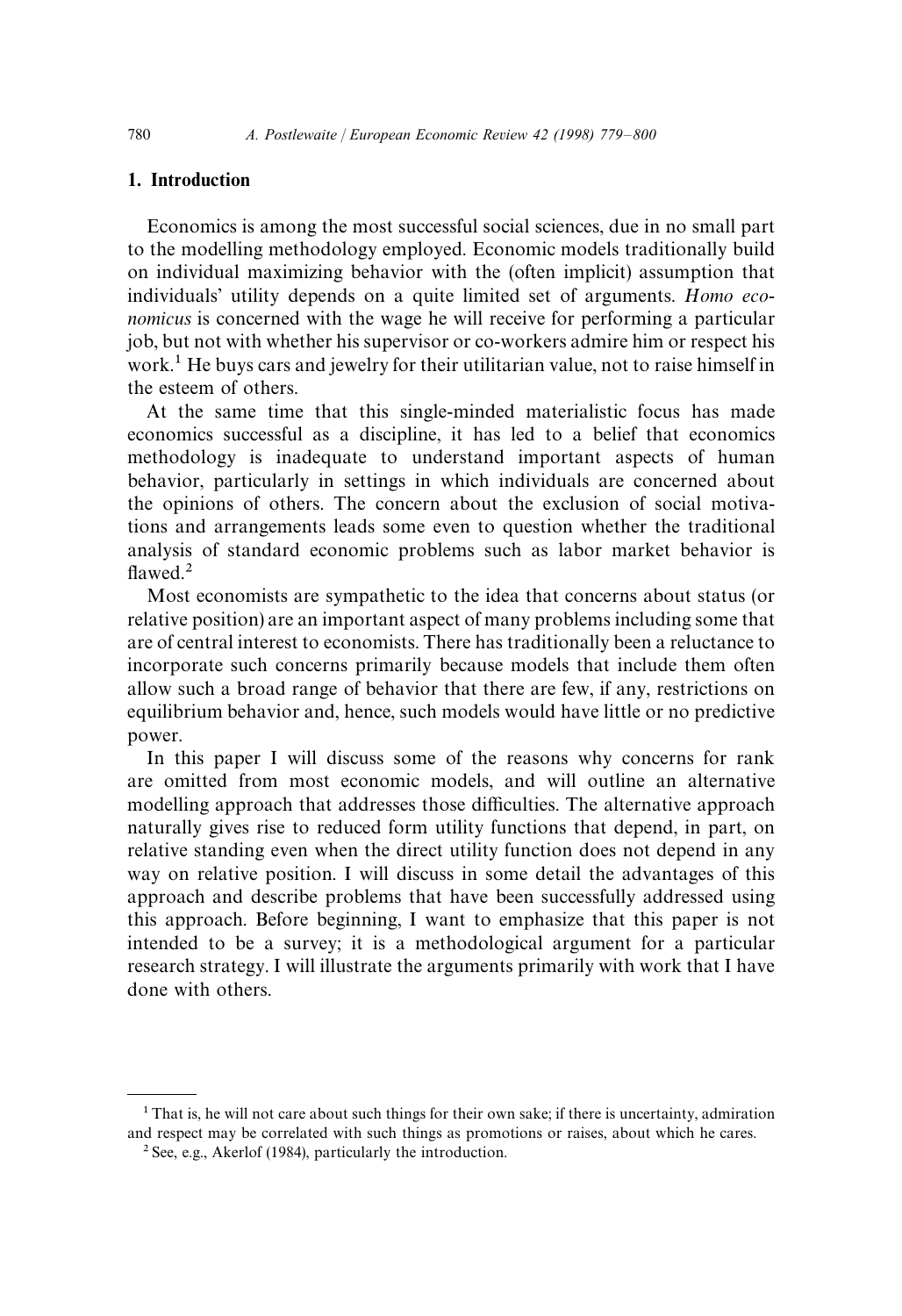#### 2. Concern for relative ranking: is it direct or indirect?

To most people, including economists, it is clear that people in virtually every society care about other peoples' opinion of them. A central issue in how we model and analyze problems characterized by such concerns is whether that concern is 'direct' or instrumental. That is, do people care about opinions of others *for their own sake* or because those opinions indirectly affect the goods and services they and their children will ultimately consume? When I interview for a job, I obviously care about the interviewer's assessment of my talents since that clearly affects my chances of being hired. I may or may not care *directly* whether the interviewer thinks me talented, independent of the effect that has on my getting this (or any future) job. If I care about my relative standing for its own sake, it may be appropriate to include it as an argument in the utility function; it is a determinant of relative satisfaction in the same way that any other variable is.3

# *2.1. The case for making relative ranking an argument of the utility function*

The strongest argument for an innate concern for relative standing arguably is an evolutionary one. Human beings are the product of millions of years of evolution. There is a compelling case for our basic preferences having evolved as a mechanism to induce us to behave in ways that have fitness value, that is, that increase the probability that we survive and have offspring. We have 'hardwired' in us certain preferences that promote survival value; for example, our preference for sweet foods has likely evolved over a long period during which food was scarce and increased consumption of such foods was accompanied by increases in survival. A desire to ascend to the top of a social hierarchy may similarly have had selection value over the course of human evolution and consequently be similarly hardwired.

Many animals, particularly those most similar to humans such as apes and chipanzees, have a hierarchical social structure with top-ranked members faring better than others. Typically, high-ranked members enjoy better access to food and mating opportunities than those ranked lower. In many species the ranking of males is determined through physical contests and there are obvious reasons that females should prefer more highly ranked males to lower ranked. First, almost by definition, highly ranked males are likely to be stronger, and consequently, able to afford better protection for the female and for offspring. Second, if the ability to perform well in the contests that determine rank are heritable, male offspring of a highly ranked male are likely to be highly ranked, and as

<sup>&</sup>lt;sup>3</sup> We will argue below that even if individuals care directly about their relative position, one still might want to exclude it from the utility function.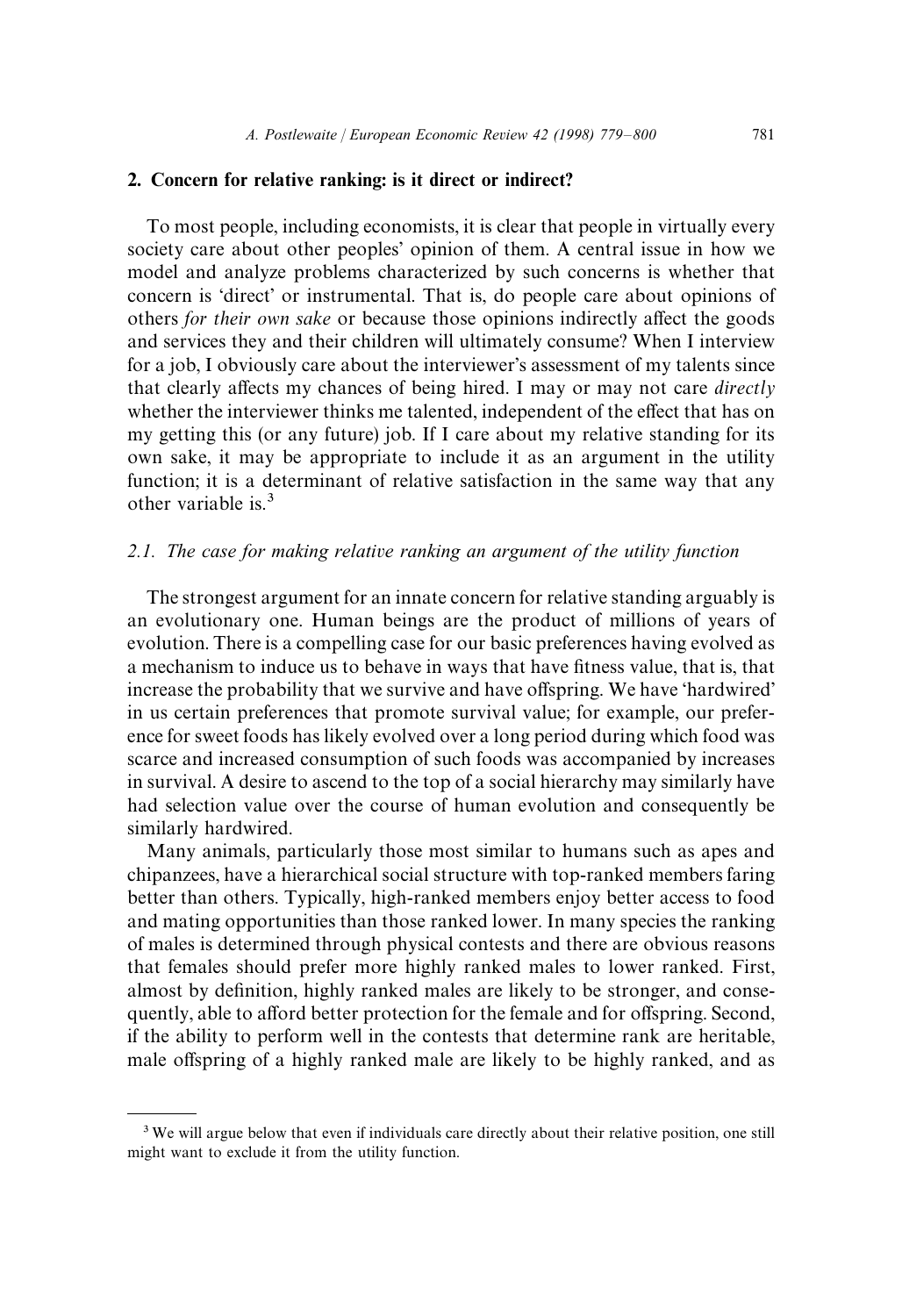a result, mate and reproduce well.<sup>4</sup> It follows immediately that if evolution has favored those females who were sensitive to male rank, evolution would necessarily favor males who tried to maximize their rank.

To the extent that humans are the end product (for now at least) of this evolutionary process, we should expect them to exhibit at least a residue of this concern for rank. The environment that modern humans inhabit may be drastically different from that which conferred an advantage on the largest and fastest of our ancestors, but the genetic structure that evolved when there was an advantage would remain long after the environmental change. Only if the characteristics that were once valuable become *disadvantageous* might we expect evolutionary forces to eliminate them, and even then, very slowly.

It would thus be natural for humans to be genetically programmed not only to care about food and sex, but also to care about their relative position in groups in which they find themselves. An argument that such hardwiring serves no useful purpose is no more relevant than to point out that it is dysfunctional that an individual salivates at the sight of a plate of foie gras; any single individual's preferences are exogenously given.

# *2.2. Disadvantages of making relative ranking an argument of the utility function*

#### *2.2.1. Parsimony*

Economics has been successful, particular among the social sciences, because of the restrictions imposed by the assumptions of the models employed. Models can have predictive power only to the extent that some behavior is inconsistent with the assumptions of the model. The central assumption in economics is that of rational self-interested agents. The assumption that agents choose those actions that maximize their self interest, however, puts no restrictions on behavior unless there are simultaneous restrictions on what might be in agents' self-interest. If a modeler is free to specify what constitutes an agent's selfinterest, he or she can simply posit that an agent's self-interest is such that any particular behavior gives the most satisfaction; that behavior is then consistent with maximization of self-interest.

The force of the rational-agent assumption in economics derives from concurrent restrictions on preferences. In interesting economic models, agents' preferences are either unchanging over time, or change in a very structured way depending on history. Similarly, most economic models restrict agents' preferences so that they depend on goods and services consumed by them or their

<sup>4</sup> Note that this argument does not depend on the characteristics having any inherent benefit; females who mate with males that have (heritable) traits that other females find desirable will find that their male offspring have plentiful mating opportunities. Peacocks' tails are a prototypical biological example of this.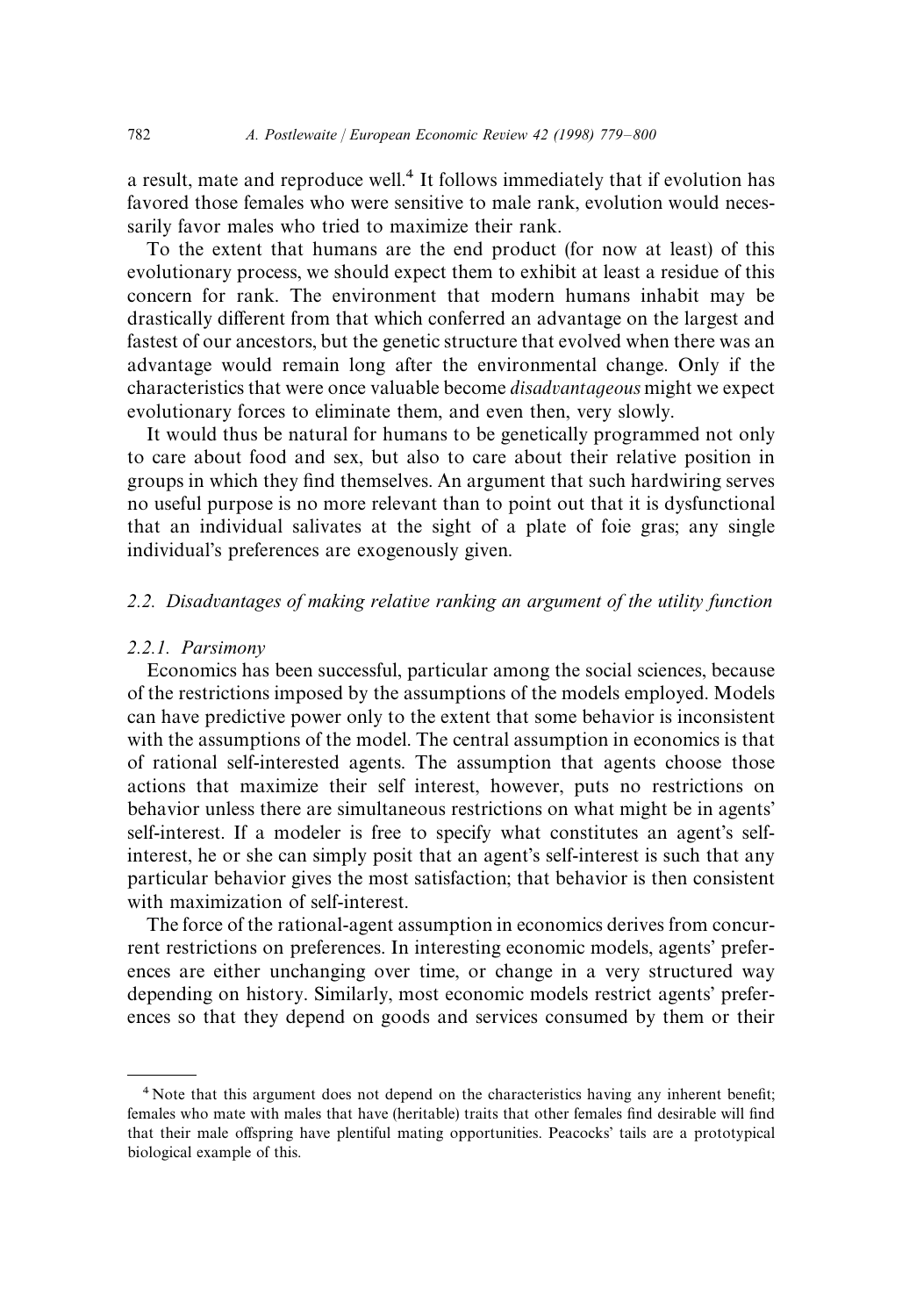offspring.5 Most (perhaps all) economists understand that these restrictions on preferences are unrealistic: feelings of affection, envy, and rivalry surely affect decisions in ways not consistent with traditional economic models. There are two primary reasons that economists continue to utilize models that exclude such considerations. First, adding variables that affect individuals' utility weakens the conclusions that can be drawn from the analysis. Second *—* and in my opinion more important *—* is that economists have been extremely successful in their attempt to 'explain' human behavior using economic models without including such variables. Becker (1976) said this very nicely *—* the 'combined assumptions of maximizing behavior, market equilibrium and stable preferences, used relentlessly and unflinchingly  $\ldots$  provides a valuable unified framework for understanding all human behavior'. This, of course, is not an argument that other things will not improve our ability to model and understand some aspects of human behavior; it *is* an argument for pushing the traditionally restricted models in new directions to see how well we can describe human behavior with such simple models.

#### *2.2.2. What precisely is hardwired?*

While the evolutionary argument that there is some kind of concern for rank or status hardwired in humans is compelling, it is unlikely that *all* the determinants of rank are hardwired. As suggested above, sensitivity to characteristics like speed and strength might naturally be the residue of evolutionary forces; it is distinctly less likely that a desire to be the best dressed or to have the most advanced university degrees would be hardwired as a consequence of evolutionary forces. A ranking based on intelligence might be hardwired, but the degree to which one's position in society is enhanced by academic achievement must come from a correlation between academic achievement and intelligence. If the underlying hardwired concern is for intelligence, we should expect that in a society in which the best and brightest choose military careers, academic achievement will enhance status less than in one in which those individuals become doctors and professors. While it is probably justifiable to take some kind of a concern for rank as exogenous, we should expect that the relationship between such things as education, wealth or particular occupations to be culturally determined, and moreover, that the relationship is likely to vary across societies, and within a single society, across time.

#### *2.3. An alternative approach*

There is an alternative approach that can include social concerns in economic models without adding social variables as arguments in individuals' utility

<sup>5</sup>There are exceptions, of course. See, e.g. Duesenberry (1949), Frank (1985), and Robson (1996).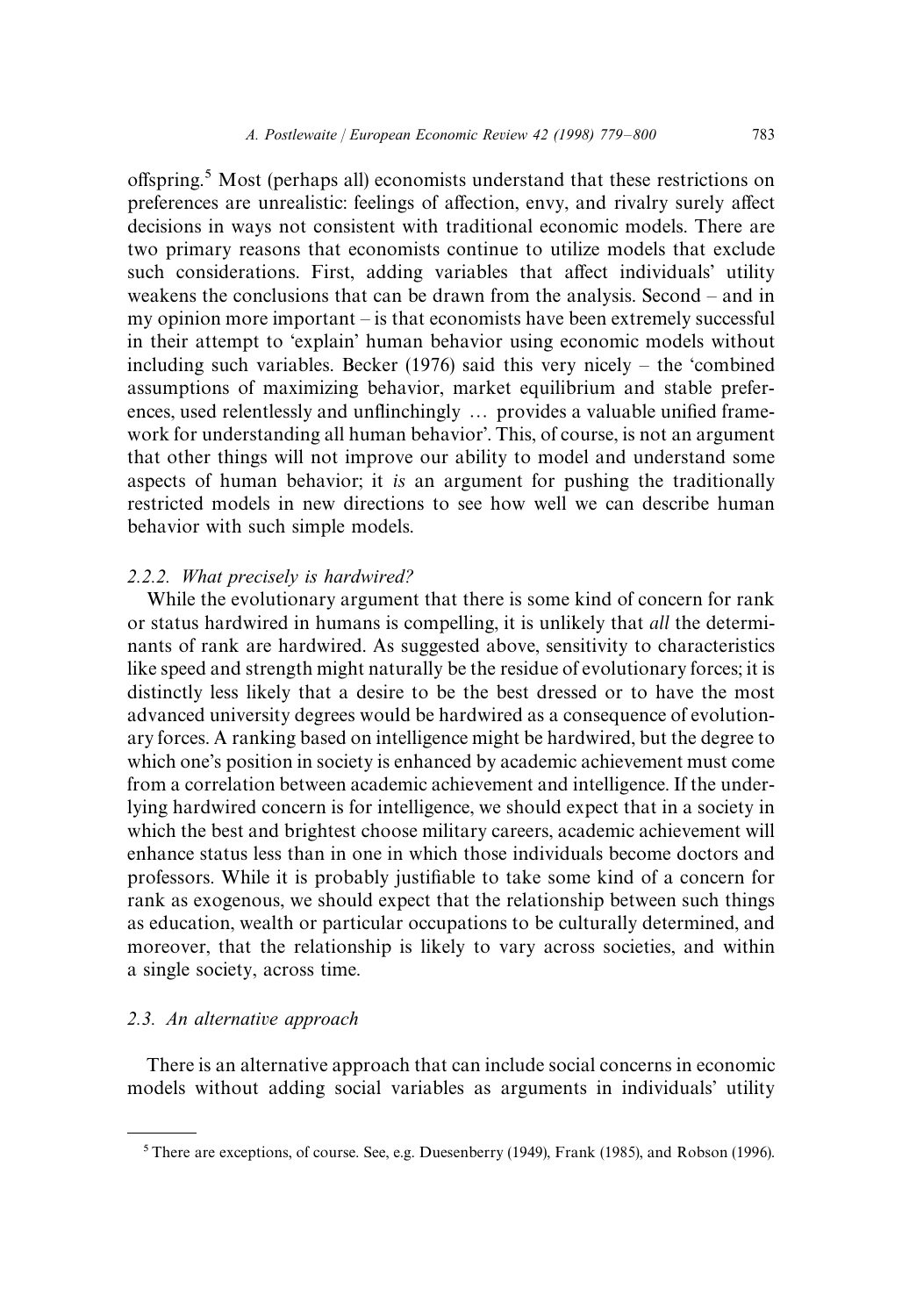functions. We can derive social concerns as 'instrumental', in reduced form utility functions, while maintaining the standard economic modelling methodology based on optimizing individuals who have stable preferences over the goods and services they and their children consume.<sup>6</sup> This approach starts from the belief that while standard economic markets determine much that people care about, they do not determine all. Furthermore, how the remaining aspects are determined can have important repercussions on economic behavior.<sup>7</sup> We call the method by which these remaining aspects are determined 'social arrangements'. Because of the interaction between social arrangements and economic behavior, we cannot completely understand how markets operate without considering how the social arrangements interact with markets. This basic idea is best illustrated by an example.

#### *2.4. An induced concern for relative rank*

Cole et al. (1992) illustrate how social arrangements can interact with market behavior. That paper augmented a standard growth model with a matching decision between men and women. It was assumed that individuals cared only about their own and their offsprings' consumption, and that after matching any consumption was joint (that is, consumption within a pair was a public good). To the extent that members of either sex have different wealth levels, the joint consumption induces preferences over potential mates: wealthier mates are more desirable. In terms of the discussion above, the matching process is treated as a social arrangement that affects consumption of standard goods and services rather than being mediated by traditional markets.

A natural process by which men and women might match is that the wealthiest women match with the wealthiest men, that is the matching process could be positively assortative on wealth. It is clear that this nonmarket matching decision affects peoples' savings*—*consumption decisions. Before matching, the motivation for people to save is not simply to provide for future consumption, but also to make oneself more attractive as a mate, and consequently, net a wealthier mate. When we ignore the social aspect of the problem (the matching) and look only at the savings*—*investment decision, it would *seem*

<sup>6</sup> Some sociologists suggest something like an instrumental argument for why status is important, namely that it provides one with a claim to good treatment from others. This begs the question of why others would give this good treatment. One possible answer is that high status can serve as a coordinating device. That is, high status people may be able to cooperate better when they interact than do others. (See, e.g., Brooks, 1995; Okuno-Fujiwara and Postlewaite, 1995; Weiss and Fershtman, 1996.)

<sup>7</sup> I do not mean to suggest that there is necessarily a sharp line between market and nonmarket mechanisms by which outcomes in a society are determined. There will, however, be clear examples of each.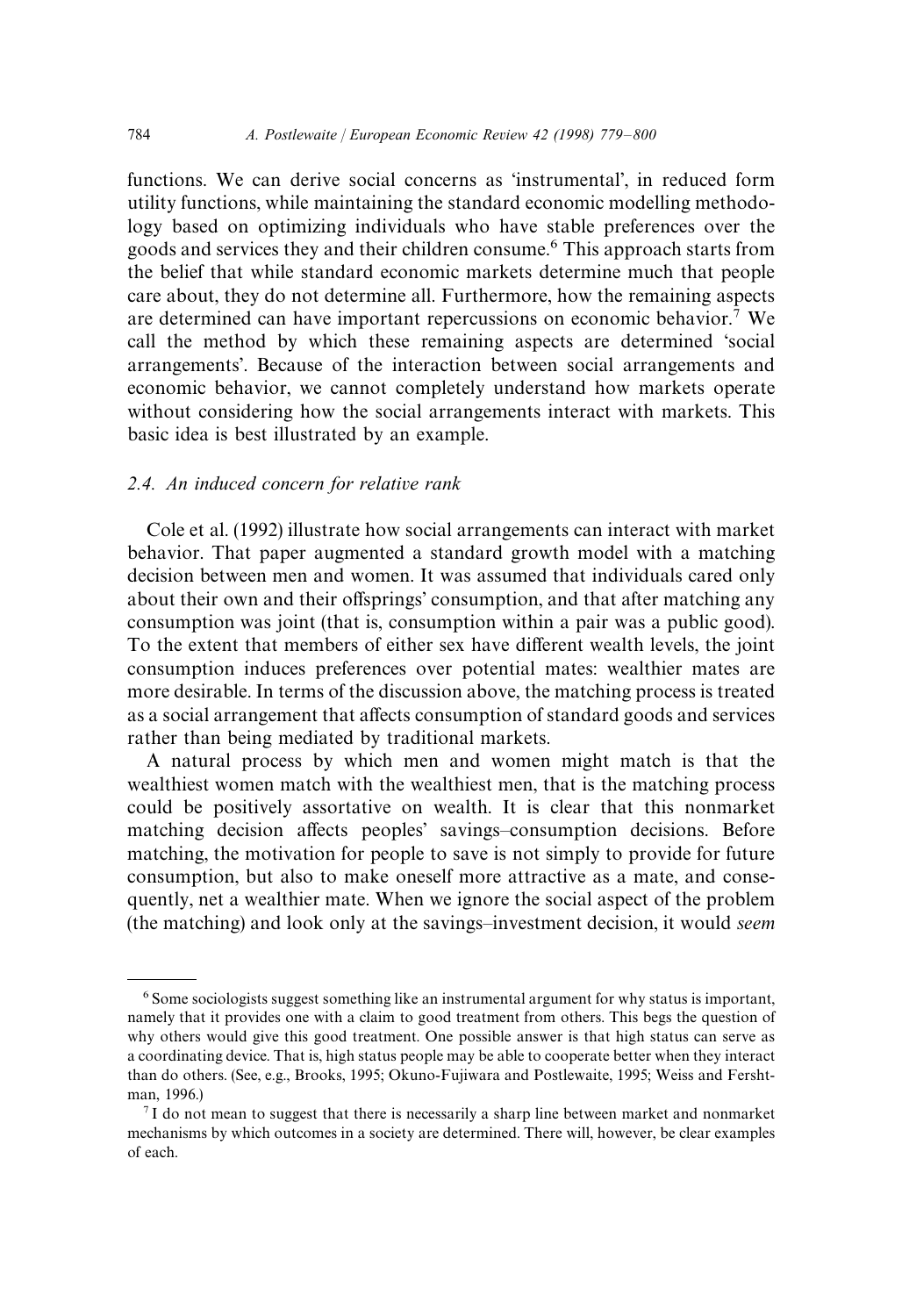that people have the sort of social concern mentioned above: people care not only about their own wealth, but also about their relative standing in the wealth distribution. But this concern for relative standing is not in the deep preferences, but is induced in the reduced form preferences because relative standing in the wealth distribution affects individuals' consumption of ordinary goods. Consumption is affected because the obtainable mates depend on one's wealth relative to competitors' in the mating contest. To summarize: individuals have a concern for relative standing because relative standing is instrumental in determining ultimate consumption levels.

#### *2.5. Advantages of deriving social concerns as instrumental*

There are a number of advantages of modelling social concerns as arising instrumentally because of the interaction between social arrangements and economic markets. The first obvious advantage is that mentioned above: it allows an analysis within the traditional economic paradigm of agents optimizing with stable preferences that depend on standard commodities. As such, the analysis extends the scope of behavior that can be explained within this paradigm without loss of predictive power.

A second advantage is that it allows us to study the degree to which the economic fundamentals affect social arrangements. Moreover, the interaction of markets and social arrangements can naturally lead to an important multiplicity *—* one that would be missed if social arrangements were taken as exogenous. Differing social arrangements may well induce different incentives for market activities; consequently, different social groups governed by different social arrangements may exhibit different reduced form preferences. If we start from the assumption that peoples' deep preferences are the same and model the social arrangements explicitly, we can derive the differences in reduced form utility functions rather than take them as exogenous.

#### *2.5.1. Multiplicity of social arrangements*

In the work described above (Cole et al., 1992), we suggested that the natural social arrangements in the growth model with matching might be that the wealthiest women match with the wealthiest men. That is not, however, the only possible social arrangement. That paper also analyzes an alternative social arrangement with a different ranking which we call aristocratic ranking.<sup>8</sup> Here, men in the first generation are arbitrarily assigned a rank, with no assumed connection between rank and wealth. The social arrangement prescribes that in each generation, the men with the highest rank match with the wealthiest

<sup>8</sup> See also Cole et al. (1995a).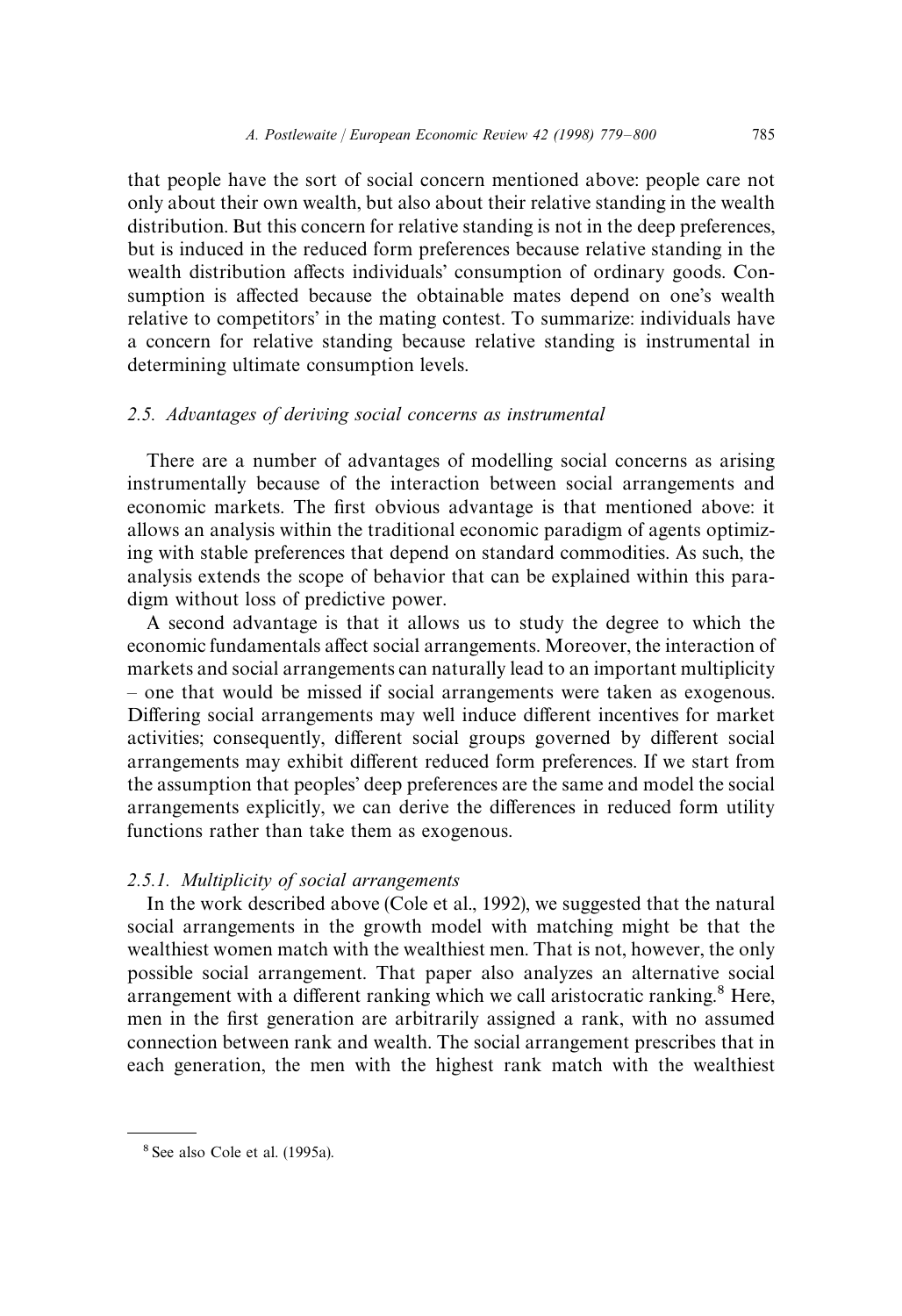women; further, people who violate the prescribed behavior will have their male offspring's rank reduced to zero. If all others are following the prescribed behavior, the effect of a woman's deviating from the prescriptions of this social arrangement on the offspring is that he will match with a less wealthy woman. Hence, a wealthy woman for whom the social arrangements prescribe a highly ranked but less wealthy mate who would be tempted to match instead with a richer man could be deterred by the consumption consequences to her offspring (about whom it is assumed she cares).<sup>9</sup> We demonstrate that for some economies, there is a Nash equilibrium of the game induced by these social rules that supports the social arrangement.

The point here is that we may have two economies that are exactly the same (as far as the number of individuals, their preferences and their endowments) that exhibit very different economic behavior because they are governed by different social arrangements. In the economy in which rank is determined by wealth, individuals will save more to improve the rank of their offspring. In the other, rank is inherited, and hence independent of wealth, reducing the optimal level of savings; the social arrangements here suppress one of the benefits of forgoing consumption. Any attempt to understand the differences in economic performance in these two economies must necessarily fail unless the analysis includes the social arrangements and an investigation of the incentives they provide.

This last point is important. A central question in economics is why economies perform differently. Economists find it difficult to explain the variance in performance by observed differences in such things as raw materials, weather, property rights, and so on. One possible difference not normally considered is that there is a difference in what is 'valued', that is, what gives one 'status'. Clearly, there can be large differences in incentives that accompany different social arrangements.

#### *2.6. Market imperfections as the basis of rank concerns*

The central idea of this paper is that social arrangements interact with economic decisions and that the interaction arises because of market imperfections. The models described above have as an integral part a matching market that is not price-mediated. I want to distinguish this central idea from the related but distinct problem of positional goods.

<sup>9</sup>This point is important: the woman follows the prescriptions of the social arrangements because it is strictly in her interest to do so. We are interested only in social arrangements that are completely consistent with optimizing behavior. Our approach to modelling social concerns would be distinctly less interesting if we postulated social arrangements that violated this basic aspect of the standard economic paradigm. We will say more about this below.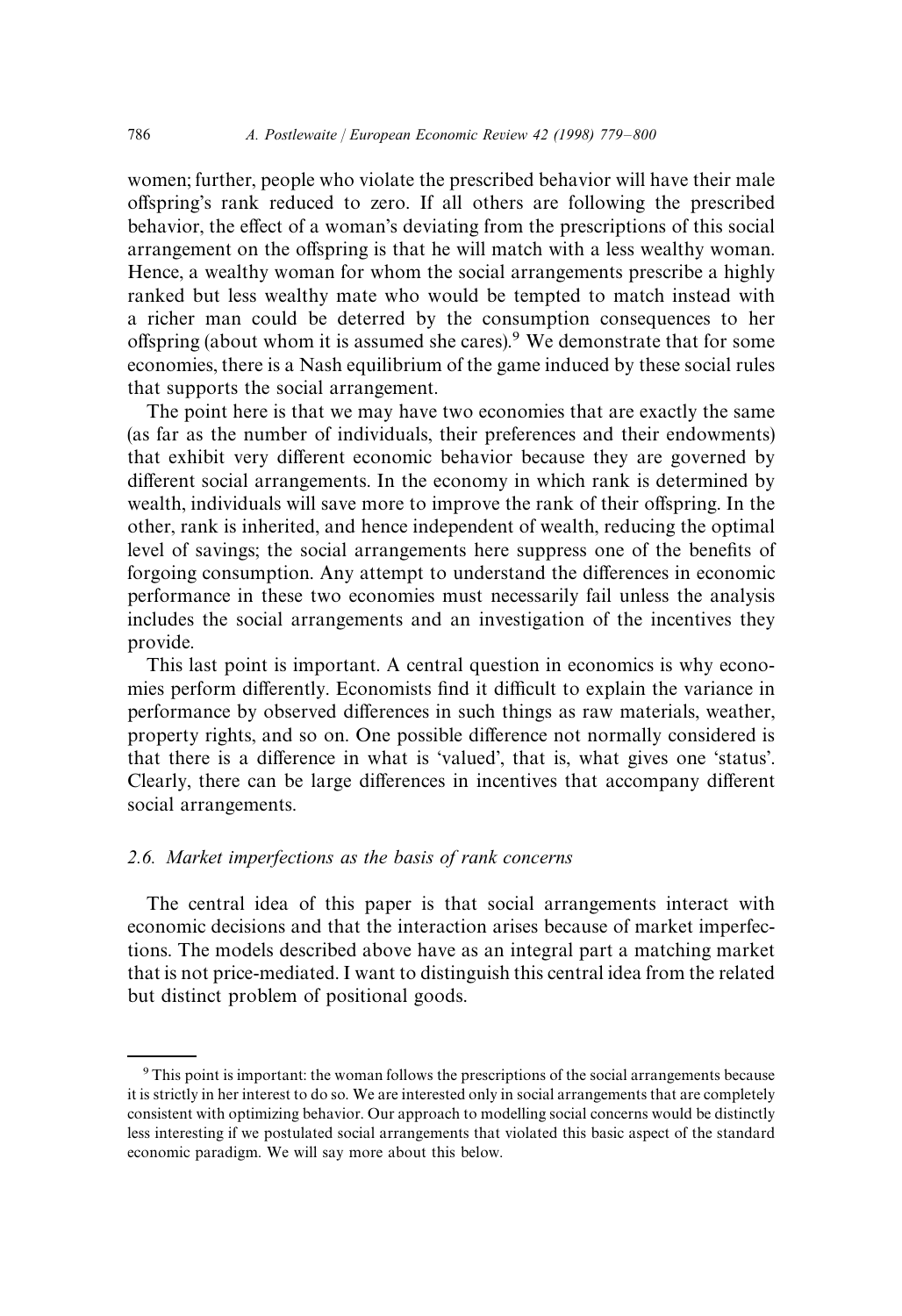Houses in particularly scarce and desirable locations and admission to elite private schools are sometimes called positional goods, that is, goods that will ultimately be consumed by the wealthiest individuals in a society.<sup>10</sup> Positional goods resemble the problems we have been discussing but there are important distinctions. First, there may be positional goods even with complete Arrow*—* Debreu markets. With complete markets, the first welfare theorem holds whether or not there are positional goods: the final allocation, including all savings and effort decisions, is Pareto efficient. There is no real externality in economic decisions other than the standard pecuniary externality, which complete markets mediate perfectly. Another way of saying this is that when individuals make decisions, the price vector of marketed goods is the only information an agent needs for decision making. This is not the case for the problems we have discussed; it is precisely the nonmarket goods or decisions that people care about and can indirectly influence through their market decisions that make them care about other agents' decisions *in addition* to all prices of market goods. There is no reason to expect that when social arrangements rather than markets mediate the allocation of some goods and services the outcome will be Pareto efficient. Indeed, given that we have seen that for some economic problems there can be distinct outcomes that can result from different social arrangements, at least some of these social arrangements *must* be associated with inefficient outcomes.

Another aspect of the approach described here as distinct from the case in which markets are complete is that complete markets greatly limit the scope of societal differences that can be reconciled with equilibrium behavior. The growth model described above in which there are both equilibria that rank agents by birth and equilibria in which they are ranked by wealth shows that otherwise identical societies can perform differently as a consequence of different social arrangements. Complete markets, of course, allow multiple equilibria, but it is hard to see how that multiplicity can be seen as stemming from underlying social structure.

If the driving force of our argument that social arrangements matter is market imperfections, what are the market imperfections that are so important? We used a specific market imperfection *—* matching *—* as the basis of the work described above. While we believe this particular imperfection is important, we think there are a myriad of goods and decisions about which people care but that individuals do not purchase through standard markets. Country club memberships, memberships to charitable boards or universities, invitations to the White House, and assigned seats in churches or synagogues come easily to mind as examples. To be sure, these items often do not come for free, but they are not

<sup>10</sup> See Frank (1985) for a discussion of positional goods.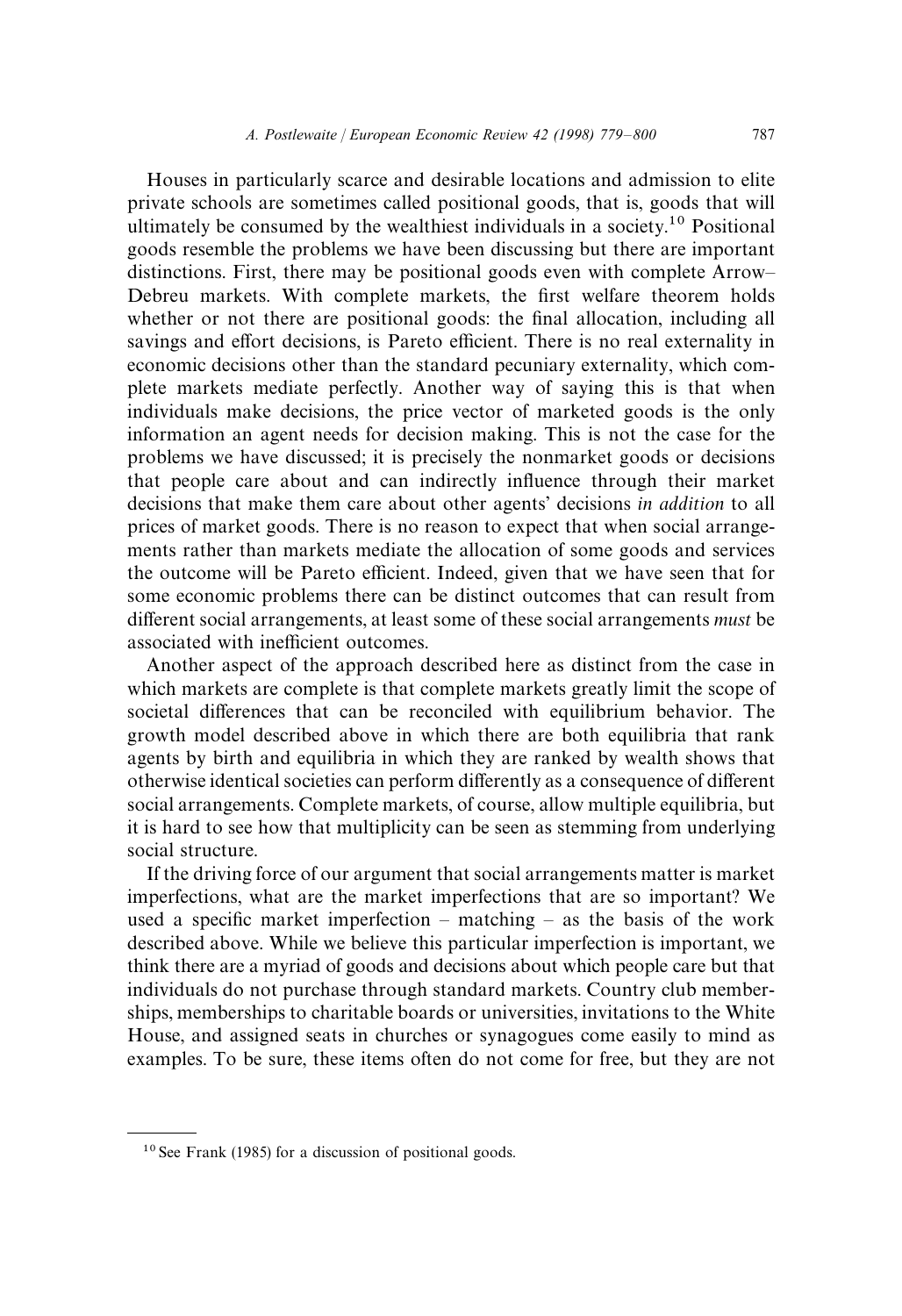obtained through a simple market purchase. A large donation is probably a necessary *—* but not sufficient *—* condition to be invited to the White House or to the boards of trustees of charities.

Cole et al. (1992, 1995b) used matching for both the motivation and the formal modelling of the market imperfection for conceptual reasons. It would be straightforward to assume that there is some good that is allocated through a tournament (for example by relative wealth) instead of being allocated by markets and carry out most of the analysis in those papers. A compelling case for why social arrangements matter, however, should provide some explanation for *why* the allocation of some goods is not mediated by price. That is, if particular memberships on boards of trustees (or desirable seats in restaurants or invitations to the White House) are particularly desirable, why cannot one dial up, ask the price and charge it on Visa? From a positive point of view, it is clear that this is not the case. From a conceptual point of view, part of the reason these things are valued is related to the fact that they are not bought and sold in a standard way. Nevertheless, if our goal is to understand what seems to be a concern for rank in an entirely standard economic model, any proposed explanation should be based on a clear specification of how any particular behavior affects the goods and services agents consume, uniformly assuming that agents optimize. A proper explanation that relied on the existence of goods or decisions like these should articulate clearly how the system is sustained in the face of optimizing behavior.

The matching decision meets this exacting requirement: There is a clear and plausible link between behavior and consumption and every agent is perfectly optimizing. While we believe that the insights based on this specific market imperfection are widely applicable, it remains an interesting open problem to model carefully how some of the other decisions such as board memberships can be reconciled with fully optimizing behavior in a convincing manner.

#### 3. Why not take the indirect preferences as the primitive?

There is a natural temptation to use the above arguments about how a concern for rank can arise instrumentally in a standard economic model with market imperfections as a basis for treating the concern as a primitive. That is, once we are convinced that agents have such a concern, why not simply write down the utility function with rank as an argument? We would not be violating the bounds of the parsimonious economic paradigm that we argued were important; we would simply put in a footnote saying 'We assume that agents have entirely standard preferences but that there are market imperfections that induce a concern for rank; we begin our analysis with those preferences'.

To assess the merits of such an approach we should note that it is not at all clear what should really be the primitive arguments of a utility function. In our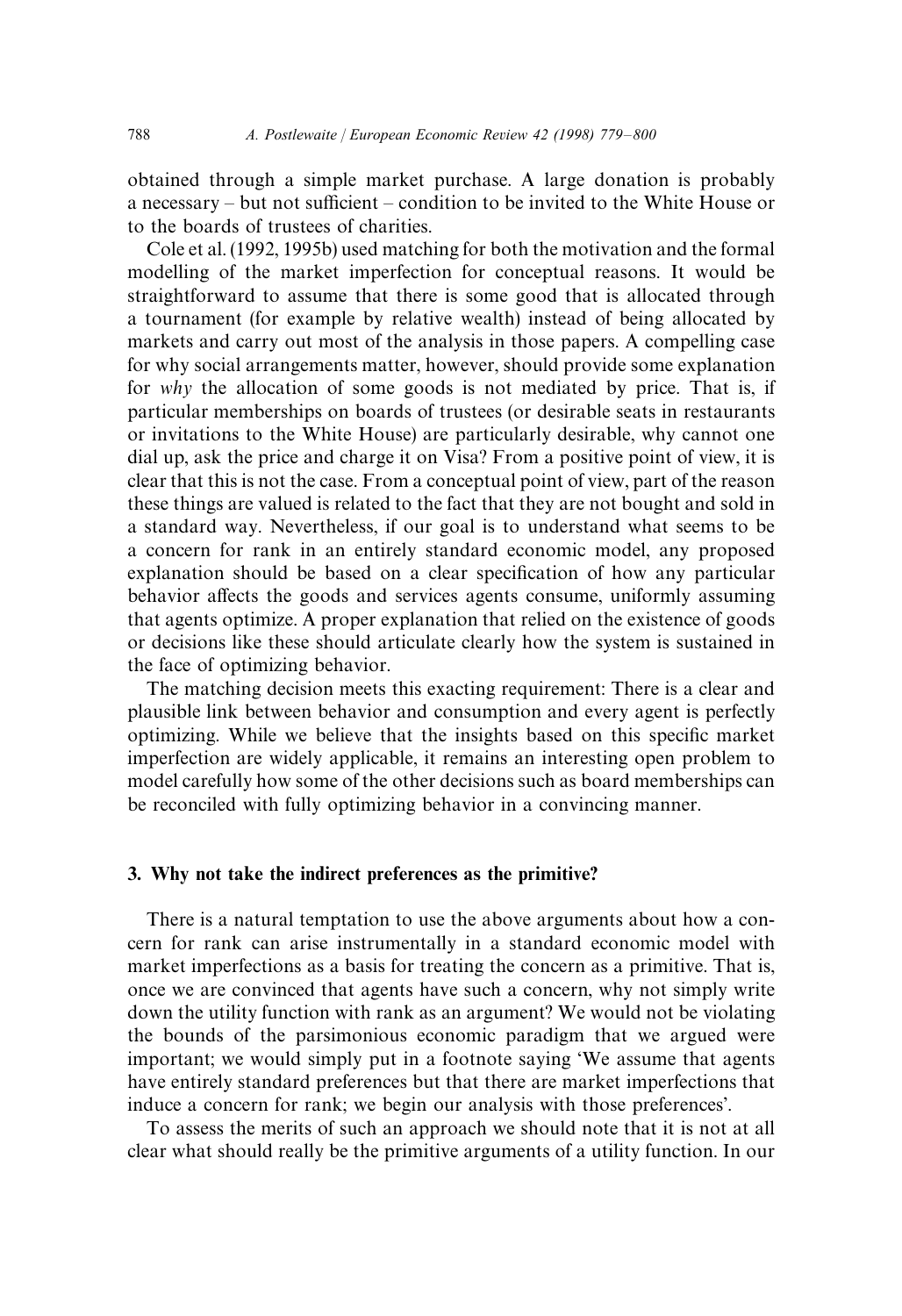basic textbooks we are quite comfortable with analyzing the behavior of an agent whose utility function has hamburgers and french fries as arguments. A neurobiologist might argue that that is not the 'true' deep utility function because what really makes an individual happy is neurons firing in the brain; the individual only seems to enjoy the hamburger and fries because they cause the neurons to fire in a particular way.<sup>11</sup> In short, he could argue that the hamburger and fries are 'instrumental' in satisfying the deep preferences over neuron patterns.

Nevertheless, economists are quite content to use these instrumental preferences both for motivation and for empirical work. This is entirely appropriate if we are trying to predict the behavior of an individual when the price of hamburgers change or new menu items arise. For these kinds of questions, there is a stable and exogenous relationship between food bundles and the neuron pattern they will induce and we lose nothing by replacing the more complicated pattern of neurons by the more familiar hamburger and fries. We might go wrong, however, if we considered questions in which the relationship between the instrumental goods and the neuron patterns was not fixed and (more or less) immutable. For example, if we wanted to investigate the effect of feeding someone a hamburger and fries three times a day for a year, we might expect the pattern to change; what was pleasurable at the beginning might be sickening eventually. Similarly, we might ask why more Japanese than Americans find seaweed and sushi more appetizing than a hamburger and fries. A simple explanation would be that there are genetic differences that account for the different neuron-firing patterns that result from a seaweed and sushi lunch. A more plausible explanation is that the differences arise because the relationship between neuron firing and a particular food is formed by the individual's past eating habits; particular eating patterns determines the relationship. There is little lost in beginning with the 'instrumental' preferences with hamburgers as an argument in predicting demand changes following price increases because the relationship between instrumental and deep preferences varies little over the range of economic circumstances being considered. It would be a mistake to ignore the determinants of the relationship if one wanted to understand different instrumental preferences across different societies or to understand and predict systematic changes in instrumental preferences over large time periods.

In precisely the same way, we can indeed begin with the instrumental preferences including rank concerns for problems in which we believe that the relationship between rank and final consumption is fixed and unchanging. But our interest in the instrumental concern stems from a belief that the form of the

 $11$ This discussion is a variant of Lancaster (1971) argument that a consumer's preferences over goods are *derived* in the sense that the goods are required only to produce more fundamental characteristics about which the consumer cares.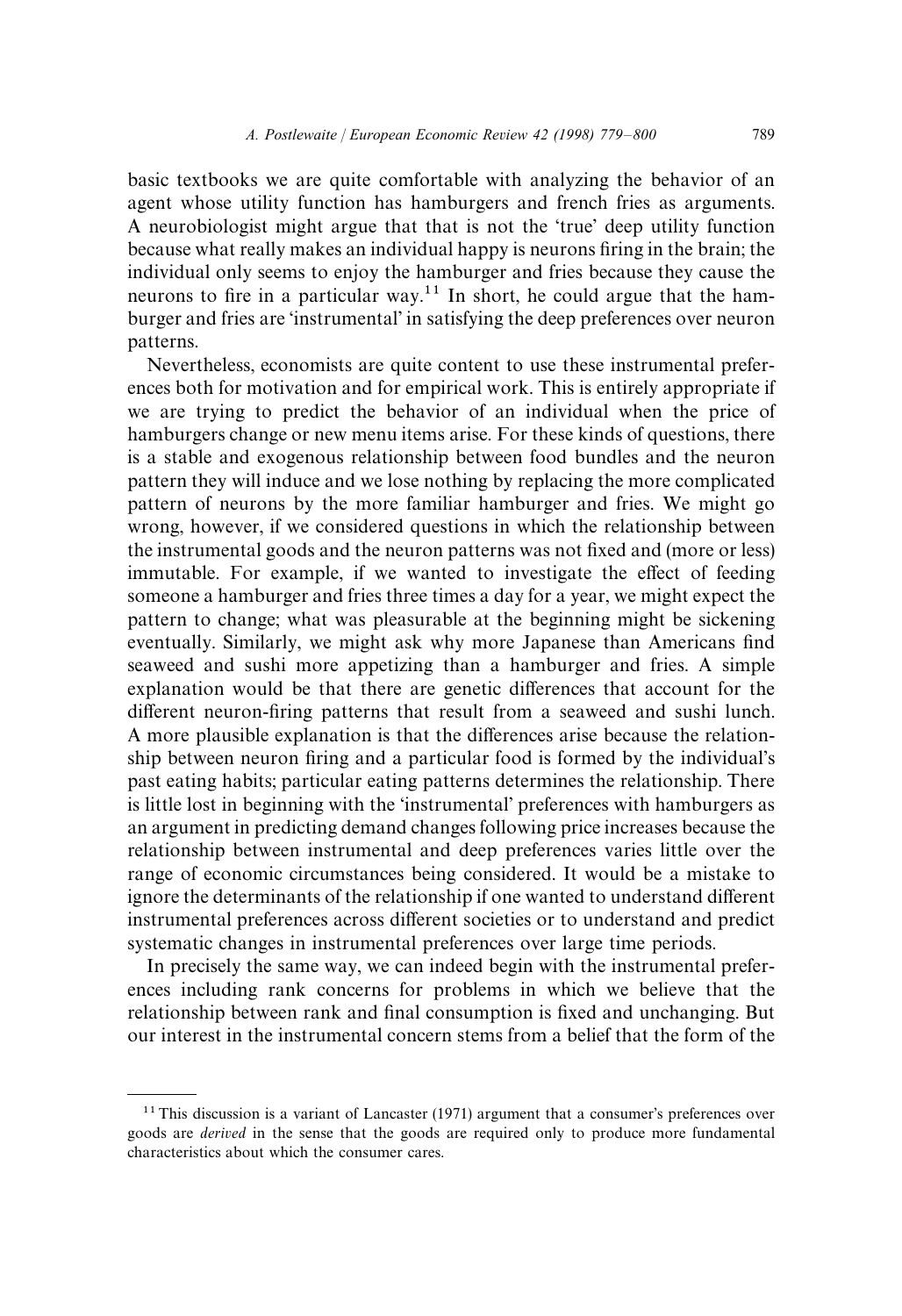relationship between rank and consumption differs across societies. Different societies may well rank individuals by different characteristics or there may be different sets of goods and services that are not allocated through markets, and hence, serve as motivators to enhance rank. Even if the variable determining rank is fixed *—* say wealth *—* different distributions of that variable will lead to different reduced form preferences. Policy choice may be unlikely to change the relationship between a hamburger and the associated neuron firing pattern, but changes in tax law, say, can easily change the wealth distribution, and consequently, the instrumental preferences. In other words, we have to be aware that these instrumental preferences may not even be fixed within the range of alternatives we are considering in a single analysis.

#### *3.1. Preference formation*

In discussing an individual's concern for rank, we have focussed on two polar extremes: first, that such concerns are hardwired in humans through evolutionary forces, or second, that such concerns are instrumental and that there is no direct concern. The discussion above about how eating habits might affect food preferences suggests a position intermediate to these polar cases. We could view adults as having fixed and stable preferences that depend on childhood history. More specifically, we can view parents as caring about the consumption of their children (and nothing else) and attempting to outfit their children with preferences that will maximize their consumption. For example, if being wealthier than others leads to matching that results in higher consumption, parents may want to instill in their children a concern for relative wealth position (that is, a desire to be wealthier than others). Of course, if this leads to higher consumption for the child, it should be enough for the child to recognize the relationship between relative position and consumption; there should be no need for parents to induce a direct concern for rank. Parents may be concerned, though, that children may not recognize the relationship, or they may worry that the child will see the relationship but make trade-offs between wealth accumulation and current leisure that do not maximize consumption. In other words, parents may naturally have different preferences over their childrens' alternatives than do the children. To the extent that parents can affect their childrens' preferences, they will choose (or alter) them to maximize the parents' objective function.

This suggests that parents may not care at all about their childrens' relative rank directly, but instill in their children such a concern for instrumental reasons. From the childrens' point of view, they might as well have had a hardwired concern for relative position: their concern about relative rank is the same whether it results from parental indoctrination or evolutionary forces. From the standpoint of economic analysis, however, there is a significant difference between the two situations. We should expect that differences across societies in social organization are not due to biological evolution, the time span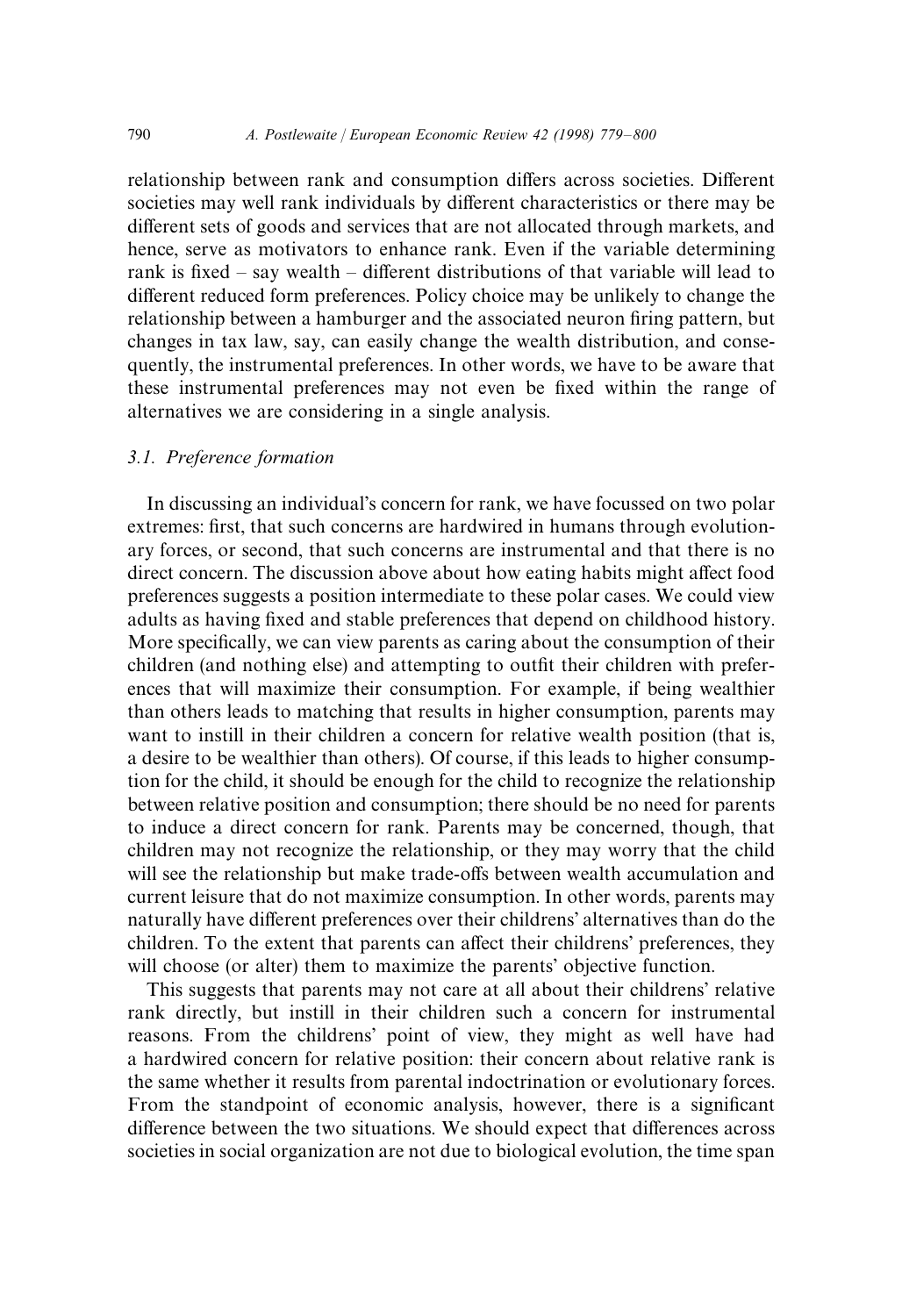during which important societal differences is too short for biological selection forces to result in different hardwired preferences. Concerns that arise as a result of parental choice, on the other hand, can change in a generation. When a society is hit with a shock, so that the type or intensity of social concern that is optimal changes, parents can immediately respond. The primary point that I want to make here is that the advantages of an instrumental approach that I outlined above apply here as well. There will typically be a multiplicity of equilibria, exhibiting differing intensities of a concern for rank and differing activities or characteristics that establish relative rank. As a society changes, the form of the concern for rank will change as well. In summary, the nature of the concern for rank is tied down by optimizing behavior of agents. This will in general provide substantially more structure than an approach that takes a concern for rank as exogenously given and, for many problems, provides additional testable implications.

#### 4. Conformism

The concern for rank that we have thus far focussed on is perhaps the most compelling example of social concerns that affect economic decisions, but a close competitor would be a concern to conform.<sup>12,13</sup> The question of whether people are predisposed to behave like those with whom they associate is of central importance to policy questions concerning education, drug control, crime prevention and welfare (among others). Arguments similar to those above for treating social concerns as instrumental apply here as well. While there are undoubtedly evolutionary arguments for a hardwired concern to be like others, simply putting such a concern into the utility function has disadvantages similar to those discussed above. As we have repeatedly stressed, adding arguments to the utility function weakens the predictions that can be made. Similar to the arguments concerning rank, we do not know the particular form that a concern to conform will take; is it that we desire to dress like others, talk like others, or engage in the same activities as others? Why is there general consensus that some Asian societies exhibit more conformist behavior than Western societies? Again, an explanation that relies on genetic differences is less satisfying than an explanation that is based on different consequences for conforming or not conforming in different societies.

 $12$ <sup>12</sup> The material in this section draws on Norman (1996) and Norman and Postlewaite (work in progress).

<sup>&</sup>lt;sup>13</sup> See Akerlof (1997) and Bernheim (1994) for examples. As does much of the work on conformism, these papers exogenously assume a desire to conform; in an interesting paper, Morris (1997) derives an instrumental desire to conform.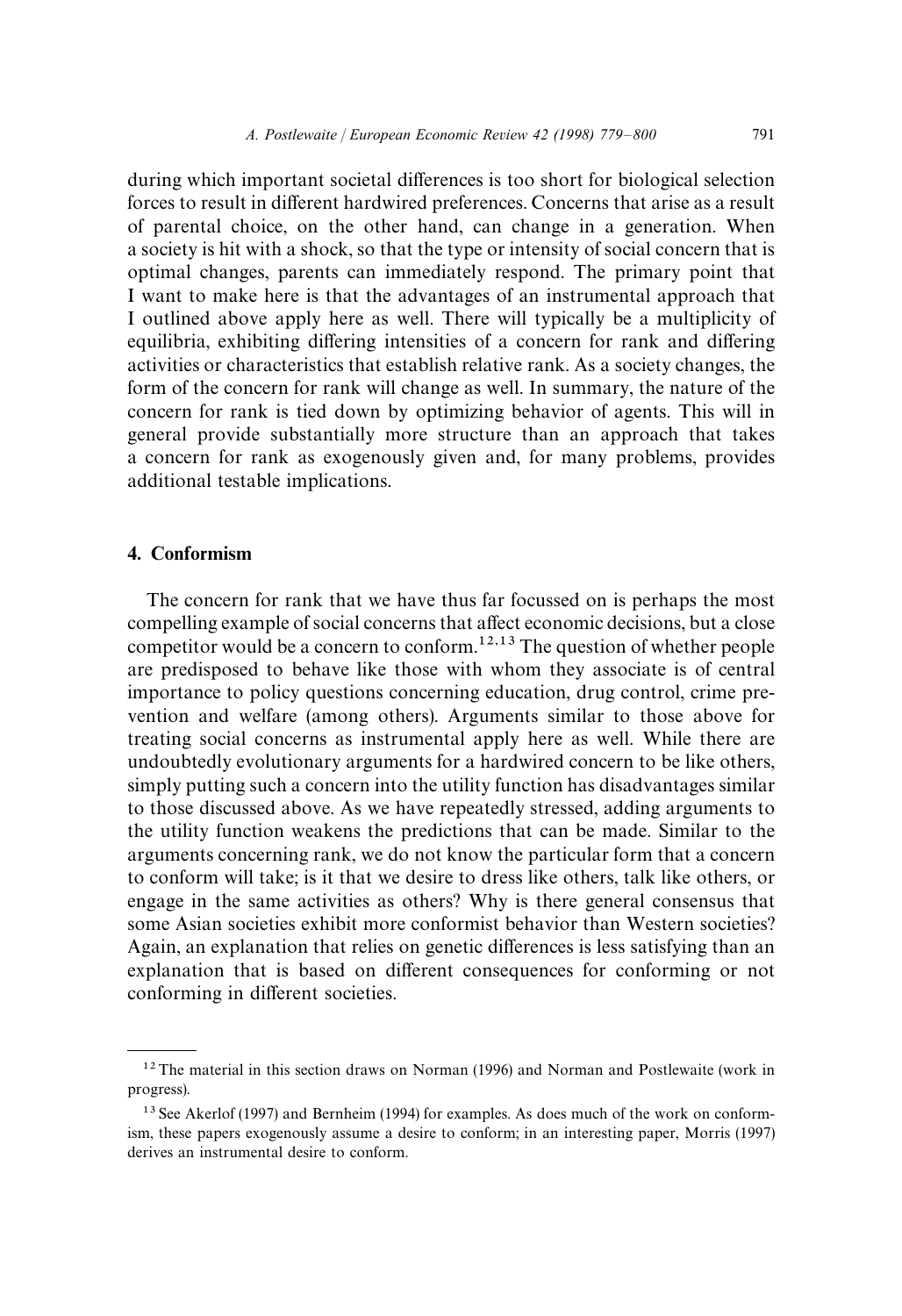Our theme has been that market imperfections are the basis for the substantive interaction between social arrangements and economic decisions. The existence of decisions (such as matching) that affected consumption but were not mediated by a price mechanism induced a tournament in whatever ranking characteristic determined the outcome of those decisions. There is a similar market imperfection that leads naturally to conformist behavior: public goods or public decisions.14 There are many consumption activities that are undertaken (at least sometimes) in groups such as dining out, going to concerts and plays, entertaining, sports activities, etc. For group activities, there are common decisions to be taken by the group: how often to eat out and how expensive a restaurant to go to, whether to drive to a nearby ski slope or fly to more exotic but distant resorts, etc. There is often a price*—*quality 'menu' from which the group can choose, from the cheaper but mundane to expensive and exciting. The group's decision typically reflects the preferences of the individuals in the group.

#### *4.1. An induced concern to conform*

Suppose the group decision is how expensive a restaurant at which to dine. If the dinner bill is split evenly, higher income groups' choices will be expensive in comparison with lower income groups. A consequence is that an individual with a given endowment will spend more as the group(s) he is a member of is wealthier.15

Consider now an individual's labor*—*leisure choice problem. In the reduced form problem, we typically would maximize the individual's (reduced form) utility function over leisure and money, where the utility of money is the utility derived from the goods on which the money is ultimately spent, including dining out. The point we wish to make here is that the individual's choice problem is affected by his or her social group. Take two identical people (that is, the same preferences and endowments) who belong to social groups that qualitatively differ in that one of the social groups consist primarily of people with lower incomes while the second has richer people. The richer group will spend more dining out than the poorer, and because of the joint nature of this, the individual in the richer group will spend more than the identical individual in the poorer group. Since each of the individuals' optimal choice of labor must equate the marginal disutility of effort with the marginal utility of nondining consumption, the individual in the richer group will choose to work more than his clone in the poorer group.

<sup>&</sup>lt;sup>14</sup> The discussion that follows draws on Norman (1996) and Norman and Postlewaite (work in progress).

 $15$  We take the group or groups of which an individual is a member as exogenous. We discuss below the effect of this assumption.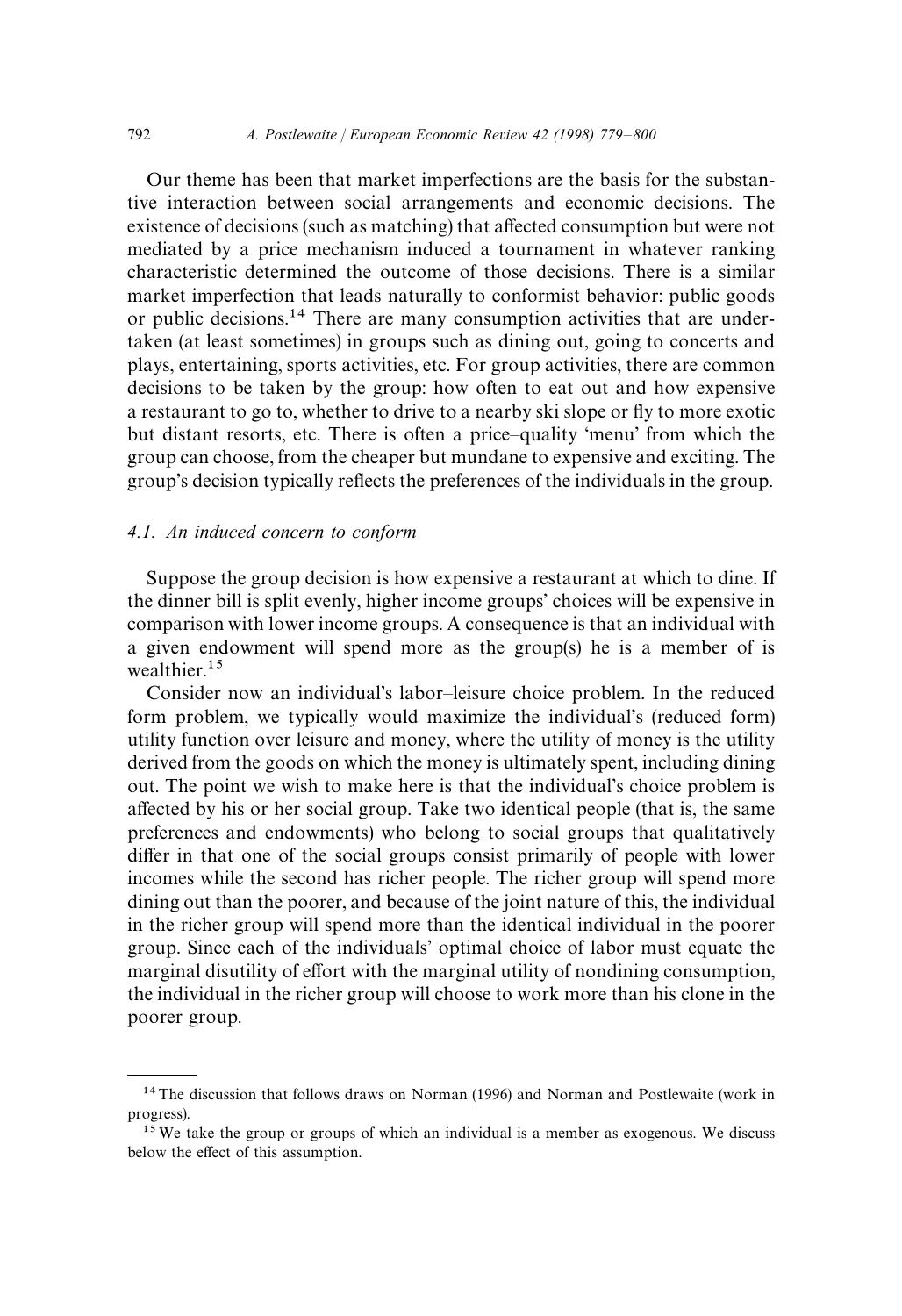An analyst who ignored the social arrangements (the dining decision) might have explained the different behavior as social striving by the harder working individual, but this would be erroneous. The different work and consumption behavior of the two is due entirely to the differences in their respective groups. The structure of the problem, including the social arrangements, generates what appears to be a 'conformist' tendency in which people's labor supply choices cluster together. For any given group, the wealthier in the group will work less and the poor will work more than they would in the absence of the joint consumption activity. What appears to be conformism is, however, purely instrumental. The utility functions are (more or less) standard,  $1<sup>6</sup>$  devoid of any psychological or sociological desire to be more like others.17

The point of this simple example is that it is not necessary to deviate from traditional economic modelling methodology to understand or explain behavior that seems driven by social considerations. More importantly, the model outlined has testable implications about differences in behavior that arise from different social environments (although it might be hard to find the kind of data necessary to carry out the tests).

# *4.2. Multiplicity of social arrangements*

There can be a multiplicity of social arrangements with different impacts on economic decisions in this example, as there was in the growth example discussed above. In the example, we left unspecified the precise manner in which the individuals' preferences over restaurants would be aggregated into a group decision. One possibility is that the system is simply a majority voting system, choosing the median group member's optimum. There is, however, no compelling argument for this particular social arrangement to be canonical. Some groups could be organized by such social arrangements but others could as well be governed by other arrangements. For example, a group could allow any member to 'veto' a restaurant as being too expensive. This is equivalent to

<sup>&</sup>lt;sup>16</sup>The group dining activity is perhaps not completely standard.

<sup>&</sup>lt;sup>17</sup> Neumark and Postlewaite (forthcoming) carry out an empirical exercise related to the discussion above. That paper analyzes a reduced form model that incorporates into a standard neoclassical framework relative income concerns in women's (or families') utility functions. In this model, the entry of some women into paid employment can spur the entry of other women, independently of wage and income effects. The model is tested by asking whether women's decisions to seek paid employment depend on the employment decisions of other women with whom relative income comparisons might be important. Specifically, that paper looks at the effect of sisters' employment on women's own employment, taking into account the possibility that there may be heterogeneity across families in unobserved variables affecting the employment decision. A variety of tests provides strong evidence that women's employment decisions are positively affected by a concern about the relative income of their sisters' employment decisions.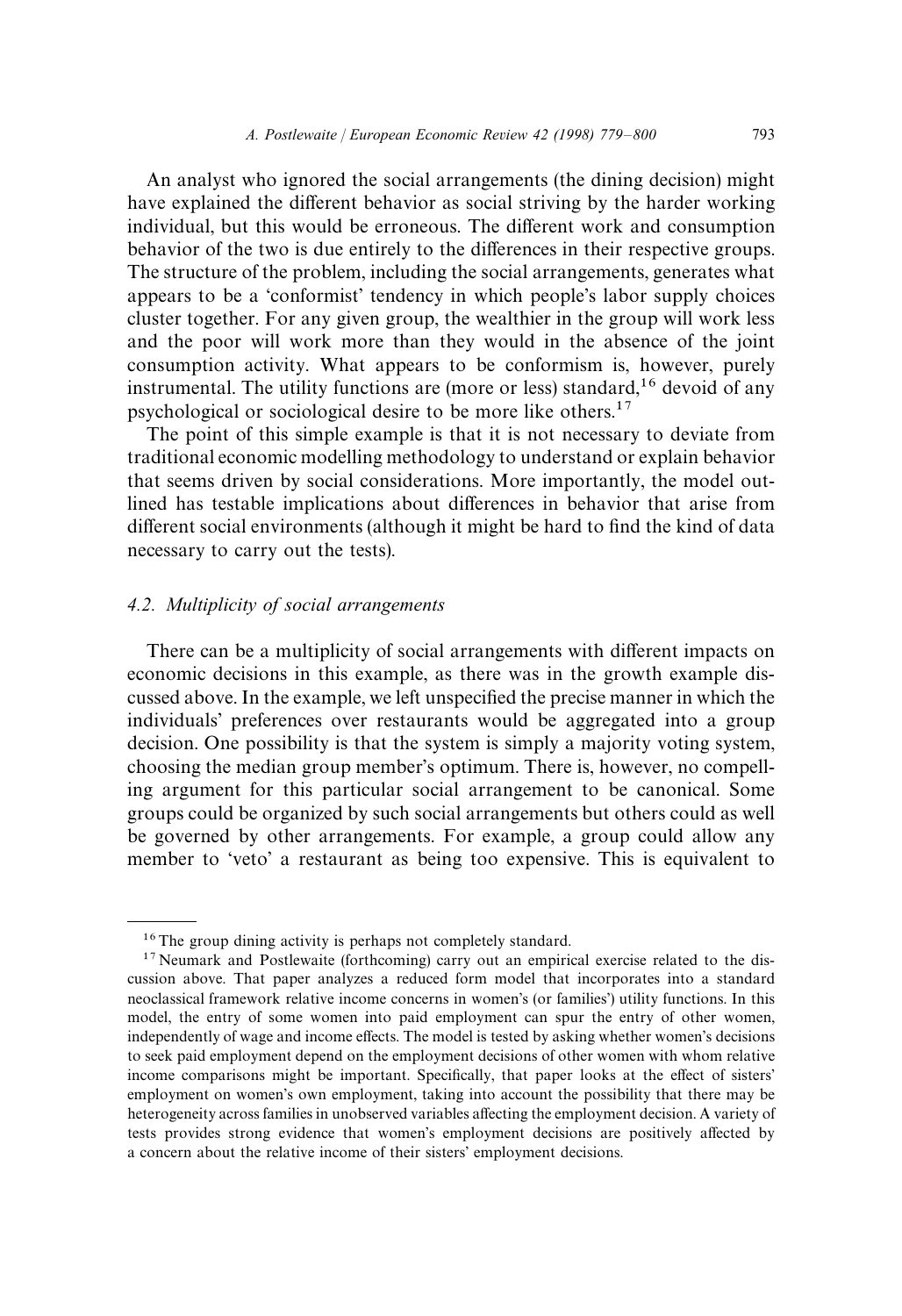letting the poorest individual in the group choose the restaurant. These two alternative social arrangements lead to different reduced form utility functions, even if we fixed completely the characteristics of the members of a group. The group governed by a social arrangement in which the restaurant choice is the optimum for the median person will systematically spend more on restaurants than the group for which the restaurant choice is the poorest person's optimal choice. This induces every member of the group to work more; as in the ranking case, any attempt to understand the different economic behavior of two such groups is hopeless unless the social arrangements are part of the analysis.

There is a broader range of social arrangements for this simple example than just how the restaurant is chosen. Once the restaurant choice was made, we assumed that the bill would be split evenly. While plausible, there are clear alternatives. For example, the richer members of the group might pay more than the poorer members.<sup>18</sup> As before, different social arrangements generate different incentives for agents' economic decisions.

We want to emphasize that there is no canonical way in which we could 'correct' the market imperfection. There typically will be an infinite number of social arrangements that can govern group decisions. No one of these Pareto dominates all others, and we should expect that different arrangements emerge in different societies generating different incentives in these societies.

#### *4.3. Endogenous social groups*

The example treated the group to which individuals belonged as exogenous. We will make several comments about this. First, it is obvious that if we modified this model to let individuals choose their social group and if there are sufficiently many people of each ability, people will choose to be in a group with people who are identical to themselves. This is essentially the local public goods result that homogeneous communities are optimal in a simple model like this.

There are several things that mitigate against perfectly homogeneous social groups, however. The whole concept of social groups is somewhat fuzzy. Although the general idea of social groups is compelling, identifying a particular social group and its members precisely is impossible. Abstract social groups as we are using the term presumably include some of an individual's relatives, most of whom are exogenously determined. Also included in one's social group are some or all of one's neighbors. The house one purchases is obviously endogenous; the choice is to a large extent determined by the social group to which one wishes to associate. But since the world is not composed of perfectly

<sup>&</sup>lt;sup>18</sup>This is perhaps more than a plausible alternative since the outcomes that result from social arrangements prescribing equal division of bills can often be Pareto dominated by outcomes made possible by subsidization of the poor by the rich.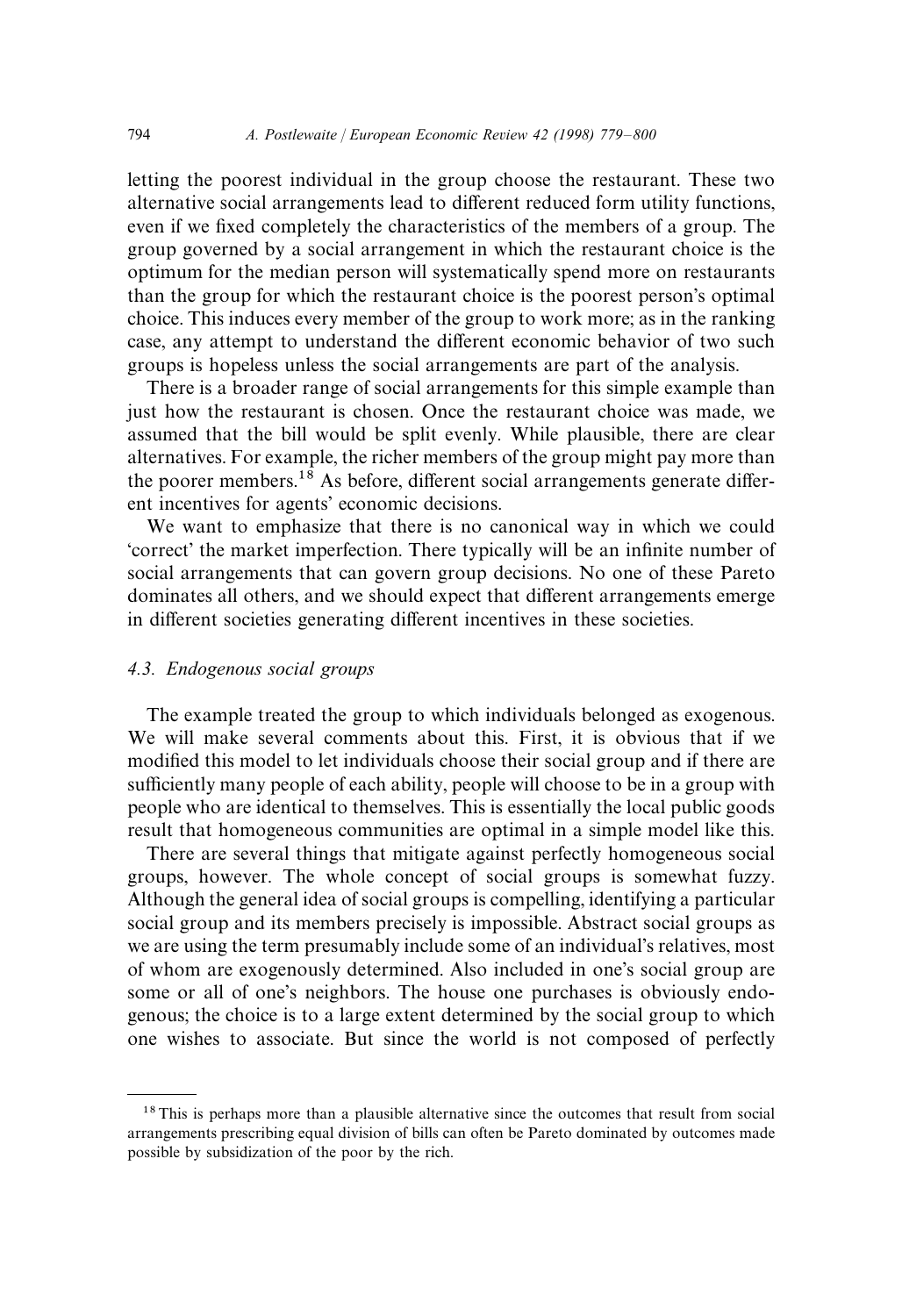homogeneous neighborhoods, some heterogeneity of social groups may be unavoidable. Third, even if people initially chose to be in homogeneous social groups, there are substantial transactions costs that prevent easily changing one's social group. Life cycle effects and random shocks will naturally introduce substantial heterogeneity into an initially homogeneous group.

Even if we endogenized social groups, we should not necessarily expect the outcome to be perfectly homogeneous groups. The simple model outlined above abstracts from many aspects that could be important if we endogenized social groups. Folk wisdoms such as 'It's better to be a big fish in a small pond' suggest advantages of being above average in one's social group while the socially ambitious individual who doggedly attempts to gain entry into groups well above his or her station is a staple of western literature. There is a tension between the desire to be in a homogeneous group to minimize the conflicts on group decisions and the concern from rank discussed above.

# 5. What accounts for different social arrangements in different societies?

We argued above that the multiplicity of equilibria for a fully specified economy, where the multiplicity stems from different social arrangements, is a valuable tool in understanding differences in economic behavior and performance across economies. It might seem that this approach simply pushes the indeterminacy one level deeper without really increasing our understanding. In a sense, we have replaced the explanation 'people in different economies have different preferences' with the explanation that they are governed by different social arrangements that induce different reduced form preferences. There is, however, additional structure that comes from the instrumental approach. For example, we pointed out above that people may have an instrumental concern for relative wealth and the reduced form utility function incorporating that concern will depend on the distribution of wealth. Policies that lead to changes in the distribution will result in changes in reduced form preferences. The process of explicitly modelling the social arrangements provides structure that leads to testable hypotheses; simply adding relative wealth as an argument in the utility function would not do this.

Nevertheless, we are sympathetic to a view that the work described above leaves unanswered the basic question of why different economies perform differently. For this we need an understanding of why different societies are governed by different social arrangements. The modelling approach described here has the potential to do this. We described above how decisions that are not mediated through normal markets could induce a concern for rank, and further, how there could be both equilibria in which people are ranked by birth and by wealth. The additional structure that comes from the specification of the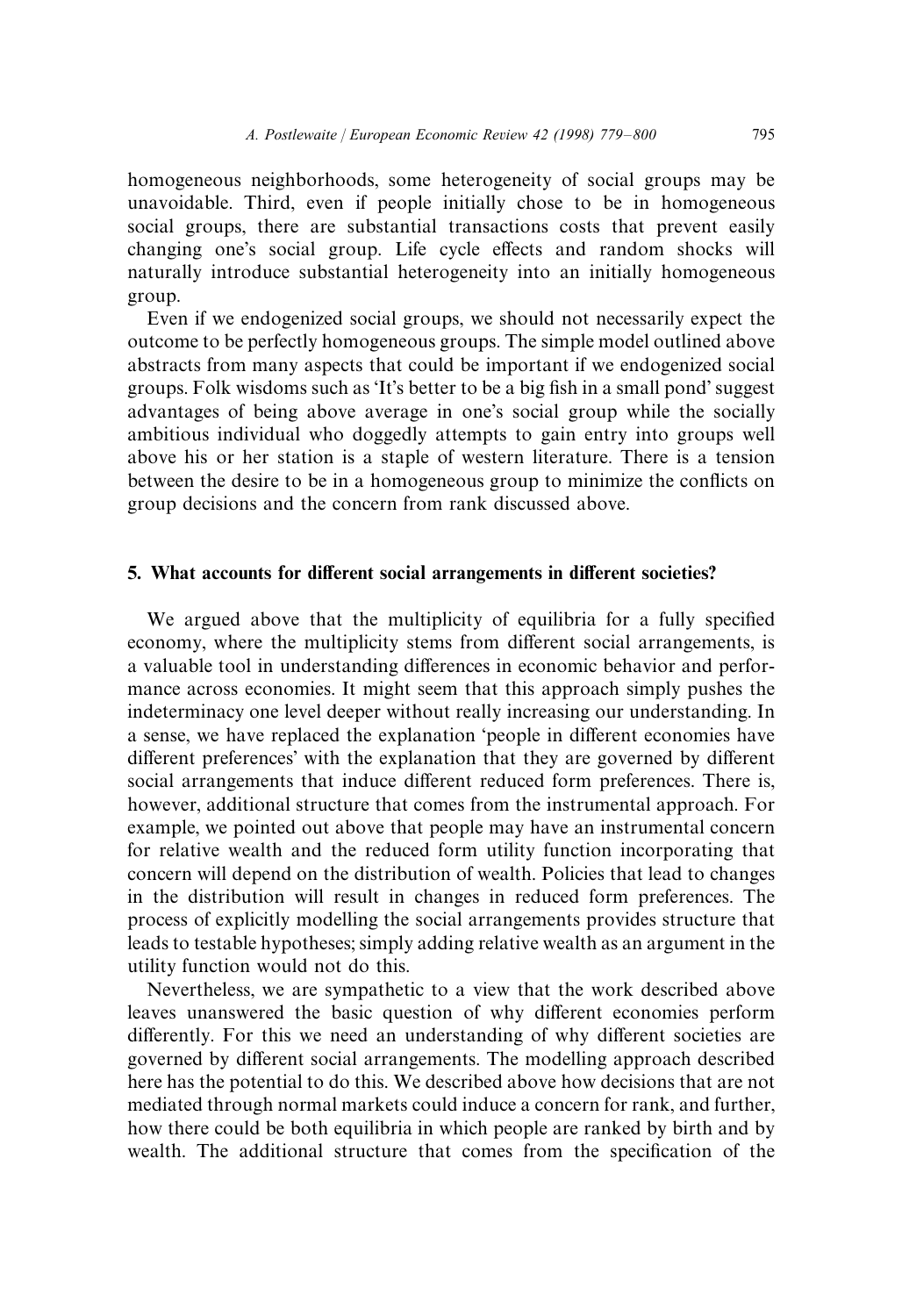instrumental value of rank has the potential to provide insight into the circumstances when one or another rank would more likely arise.

Consider for example a variant of the models described above in which some nonmarket decisions induce a concern for rank, but in which people have the opportunity to invest either in physical capital that could be bequeathed to one's children in the standard way or in human capital which could be passed on to one's children through training and teaching. Such a model might well have equilibria in which the ranking that determines the nonmarket decisions is based on either of the two variables.

Suppose that we add some small uncertainty, say a small probability that everything an agent owns is confiscated. To the extent that human capital is (at least relatively) freer from the risk of confiscation, it might be more likely to arise as the determinant of ranking than physical capital in the face of confiscation risks. This is not simply because human capital accumulation may be a more efficient way to help one's children in this environment (which it may or may not be depending on the parameters of the problem). Rather, it may be that ranking by human capital is more stable than ranking by physical capital, even if physical capital is sufficiently more efficient than human capital to offset its greater vulnerability to confiscation. In other words, it may be that social arrangements that rely on physical capital simply disappear with high enough probability relative to social arrangements based on human capital that we would generally expect to see human capital rankings in these environments.

The basic point is that some social arrangements are more stable than others. The fundamentals of one economy may allow a particular social arrangement to survive while the social arrangement might not be sustainable in another.<sup>19</sup> Once again, the additional structure provided by a complete specification of the underlying foundations of the social arrangements provide implications beyond those that are possible when those arrangements are taken to be outside the scope of analysis.

# 6. Further applications of the instrumental approach

#### *6.1. Conspicuous consumption*

Cole et al. (1995a) apply the ideas to the question of conspicuous consumption. Economists from Adam Smith to Thorstein Veblen have noted that much of people's consumption is directed to impressing others. It is typically taken as given that people desire to impress others, consciously or unconsciously treating

<sup>19</sup> Cole et al. (1995b) and Brooks (1995) discuss this possibility in detail.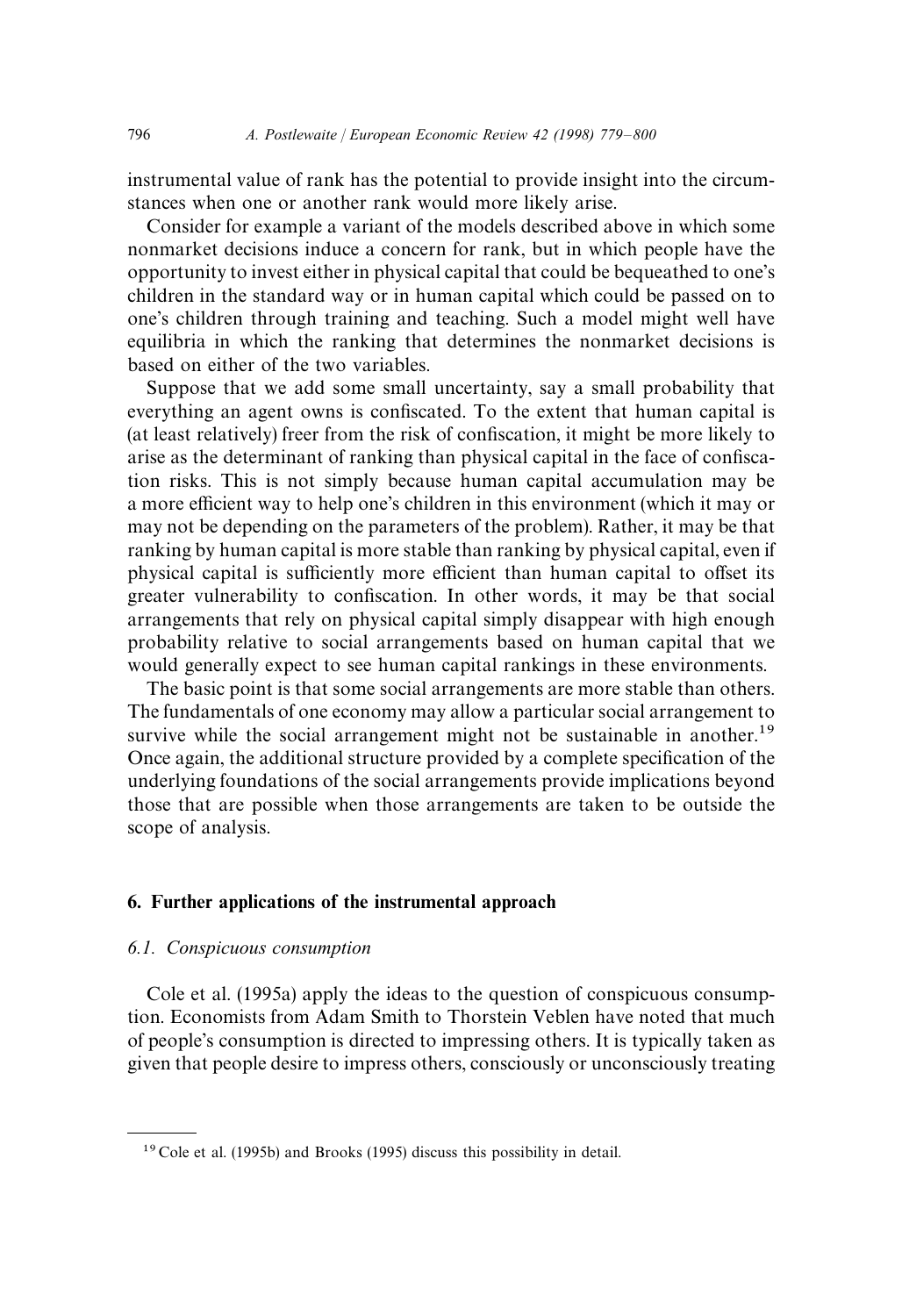the question of *why* people want to impress others as outside the domain of economics. The model in Cole et al. (1995a) adds uncertainty to a nonmarket matching decision similar to that described above. Here wealth is unobservable but still important to potential mates. Individuals with relatively high wealth have an incentive to signal this fact, if possible. In this model, people will engage in conspicuous consumption even though they are fully rational with standard preferences. Agents conspicuously consume because it is instrumental: in equilibrium, it results in wealthier mates and, consequently, higher consumption. Poorer individuals could, of course, consume in the same manner as wealthier individuals but choose not to because of the (relatively) high opportunity cost of doing so. The inferences to be drawn from consumption patterns are equilibrium inferences.

As before, deriving agents' desire to impress others as instrumental achieves several goals. It again allows an 'explanation' of a particular behavior of interest within the standard economic paradigm. Perhaps more importantly, it provides additional structure that has further implications, some of which provide testable hypotheses. For example, if conspicuous consumption serves as a device through which agents can signal their otherwise unobservable wealth, we would expect differing amounts of conspicuous consumption in different environments. In economic situations in which there is very good information about agents' wealth, there is less incentive to conspicuously consume than in situations in which there is poor information about wealth. If one believes that automobiles are a prime instrument for signalling wealth and that information about agents' wealth is better in small communities than in large communities, we expect that, *ceteris parabus*, people in large communities would spend more on automobiles than in small communities.<sup>20</sup> Similarly, we would expect that new arrivals to an area would spend more on such items if there is greater uncertainty about their financial status.21

These implications focus on the degree of uncertainty as a motivation for signalling. There are also implications that stem from differences in the rewards to having signalled. The incentive to conspicuously consume is to attract a wealthier partner. If there is little difference in potential partners, there is little incentive to engage in costly consumption. The greater the variation in the wealth of potential partners, the greater is the predicted conspicuous consumption.

I should emphasize that we have not done the empirical work suggested. I use the examples to illustrate how the additional structure that comes from deriving

<sup>&</sup>lt;sup>20</sup> Similarly, one would expect greater expenditure on other conspicous consumption items such as expensive watches and clothes.

 $21$  This is meant to be illustrative; obviously there is a very serious selection bias in both examples.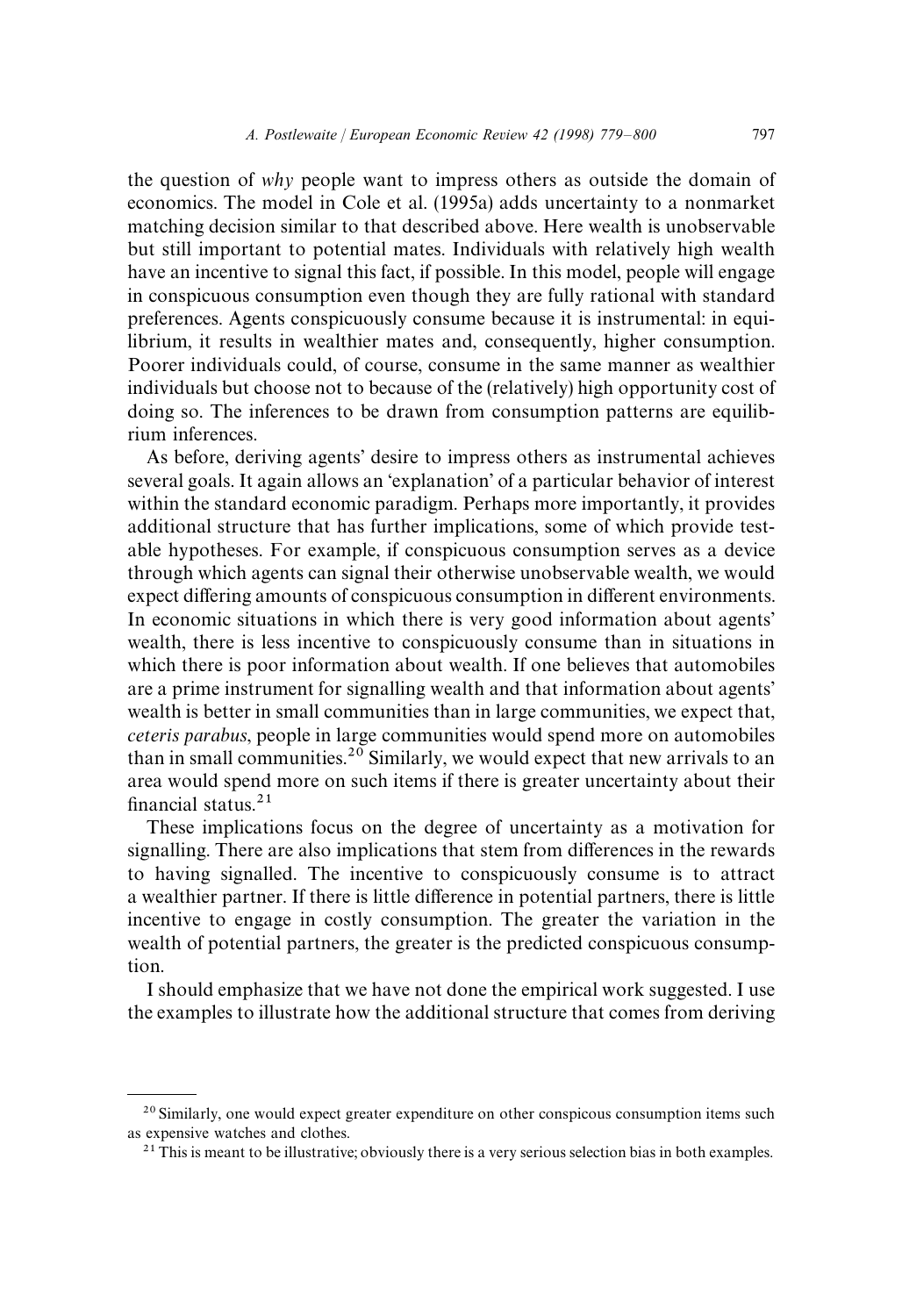endogenously the concern leads to implications that would not be apparent if one takes as exogenously given the desire to impress others.

# *6.2. Labor supply*

Cole et al. (1995a) analyze a second model in which individuals are concerned with matching. As above, there is a ranking based on wealth, that is, wealthier individuals will match with wealthier mates. In this model, individuals with differing abilities are faced with a labor*—*leisure choice. Again, the tournamentlike competition for mates leads (in equilibrium) to greater effort than would be the case in the absence of the concern for rank. The main point of this model, however, is that an agent responds differently to a lower wage when other agents' wages remain the same than he would if those agents' wages were also lowered.

When all agents' wages were lowered, an individual will face a different wealth distribution than he did previously. If no agent changed his labor supply in the face of a uniform wage decrease, the ranking of agents will be unchanged. If, on the other hand, a single agent's wage was lowered, the wealth distribution of the other agents would be unchanged. A single agent who leaves his labor supply unchanged when his wage alone decreases would see his rank drop, and as a consequence he would be matched with a less wealthy mate.

In general, when increases in wealth or income lead to secondary benefits due to the social arrangements, agents will respond differently to individual-specific and aggregate shocks. For problems in which the difference is significant, the common practice of using microeconomic data to draw inferences about responses to aggregate shocks presents difficulties that are often overlooked since the micro-data may include responses to individual shocks that systematically diverge from responses to the same shock when it is applied uniformly to all agents in a society.

These considerations are particularly relevant for problems such as predicting the effects of an income tax. If the secondary benefits that derive from the rank in a society dominate the direct consumption benefit from income, an increase in income tax would have no effect on labor supply since it leaves unchanged the relationship between effort and rank. To the extent that the secondary benefits are important and ignored, there would be a systematic overestimate of the effect of taxes on labor supply.

There is a second potentially interesting effect of tax policy that is typically ignored. The basic interaction between rank and economic decisions stems from the fact that by altering behavior (saving more, working harder, spending more conspicuously) an individual can increase his or her rank in society. This tournament-like effect typically distorts decisions and the magnitude of the distortion depends on the benefits from distorting. Greater secondary benefits will obviously lead to greater distortions. There is another less obvious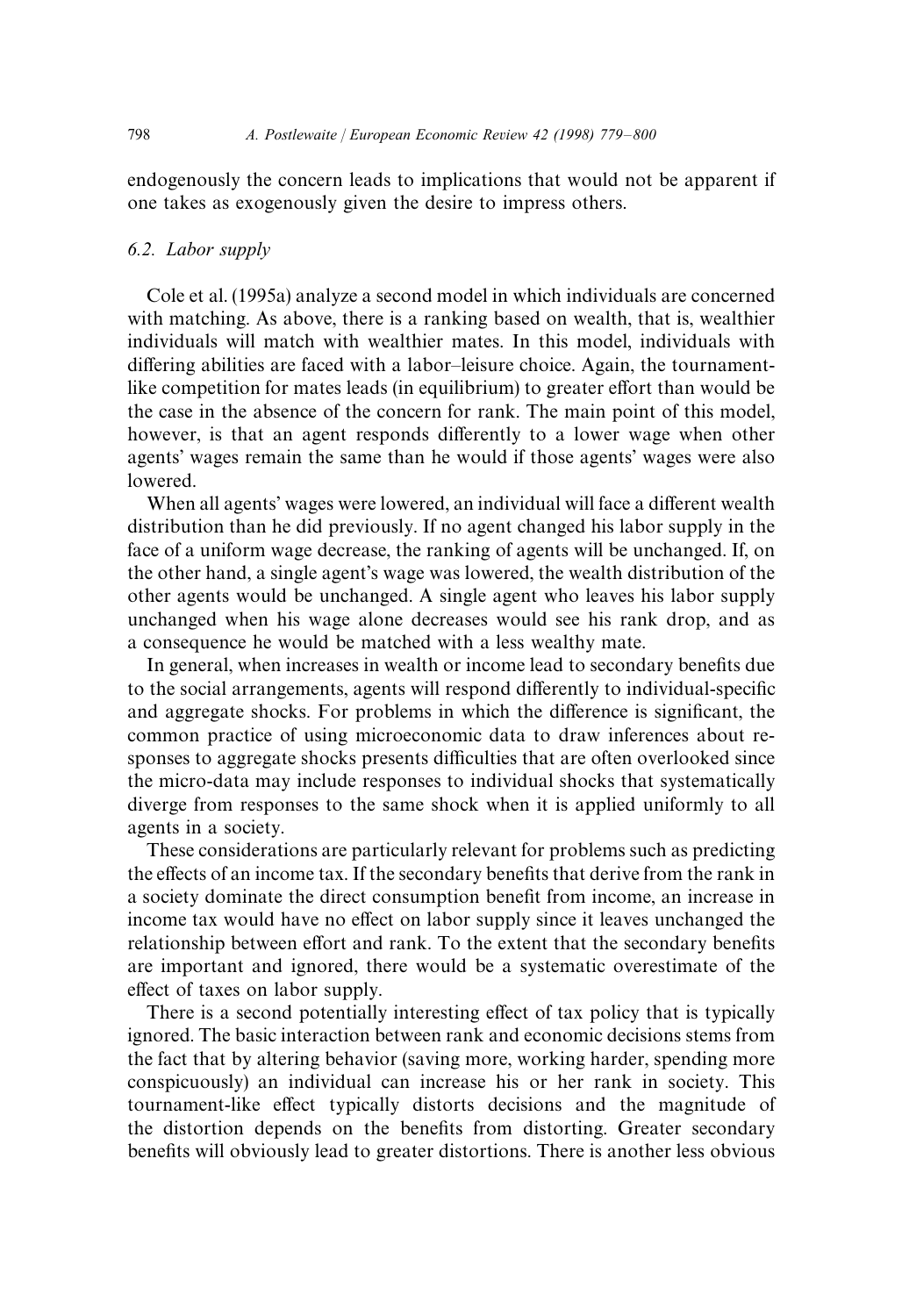determinant of the incentive to distort, namely the dispersion of wealth in the society. In a society with an extremely disparate distribution of wealth, it might take very large changes in my economic decision (saving, labor supply, etc.) to increase my rank by, say, one percent. But if the wealth distribution is very tight (that is, a relatively equal wealth distribution), the same change in my economic decisions will lead to large increases in rank, and consequently, relatively large secondary benefits. The more equal the wealth distribution, the greater is the marginal secondary benefit from distorting economic decisions. The implication for tax policy is that, *ceteris parabus*, tax policies that lead to more equal distributions of income or wealth provide greater incentives to working and saving.

#### Acknowledgements

This paper is to a large extent motivated by joint work with Hal Cole and George Mailath and much of the discussion draws heavily on that work. Indeed, the discussion of some of the issues addressed here is only a slight revision of discussion in that joint work; I am indebted to them. Additionally, I want to acknowledge many long and helpful conversations with George Mailath on this paper and valuable discussions with Stephen Coate, Steven Matthews, Stephen Morris and Mark Rosenzweig. They cannot, of course, be held responsible for the final product. Lastly, I would like to acknowledge stimulating conversations with Chaim Ferschtman which have helped shape this paper. Financial support from the National Science Foundation is gratefully acknowledged.

## References

- Akerlof, G., 1984. An Economist's Book of Tales. Cambridge University Press, Cambridge.
- Akerlof, G., 1997. Social distance and social decisions. Econometrica 1005*—*1024.
- Becker, G., 1976. The Economic Approach of Human Behaviour. University of Chicago Press, Chicago.
- Bernheim, D., 1994. A theory of conformity. Journal of Political Economy, 841*—*877.
- Brooks, N., 1995. Effects of Community Characteristics on Community Social Behavior. Ph.D. Thesis, University of Pennsylvania, Philadelphia, PA.
- Cole, H.L., Mailath, G.J., Postlewaite, A., 1992. Social norms, savings behavior, and growth. Journal of Political Economy 100, 1092*—*1125.
- Cole, H.L., Mailath, G.J., Postlewaite, A., 1995a. Incorporating concern for relative wealth into economic models. Federal Reserve Bank of Minneapolis Quarterly Review 19 (Summer), 12*—*21.
- Cole, H.L., Mailath, G.J., Postlewaite, A., 1995b. Response to 'Aristocratic equilibria'. Journal of Political Economy 103, 439*—*443.
- Duesenberry, J.S., 1949. Income, Saving, and the Theory of Consumer Behavior. Harvard University Press, Cambridge, MA.
- Frank, R.H., 1985. Choosing the Right Pond. Human Behavior and the Quest for Status. Oxford University Press, New York.